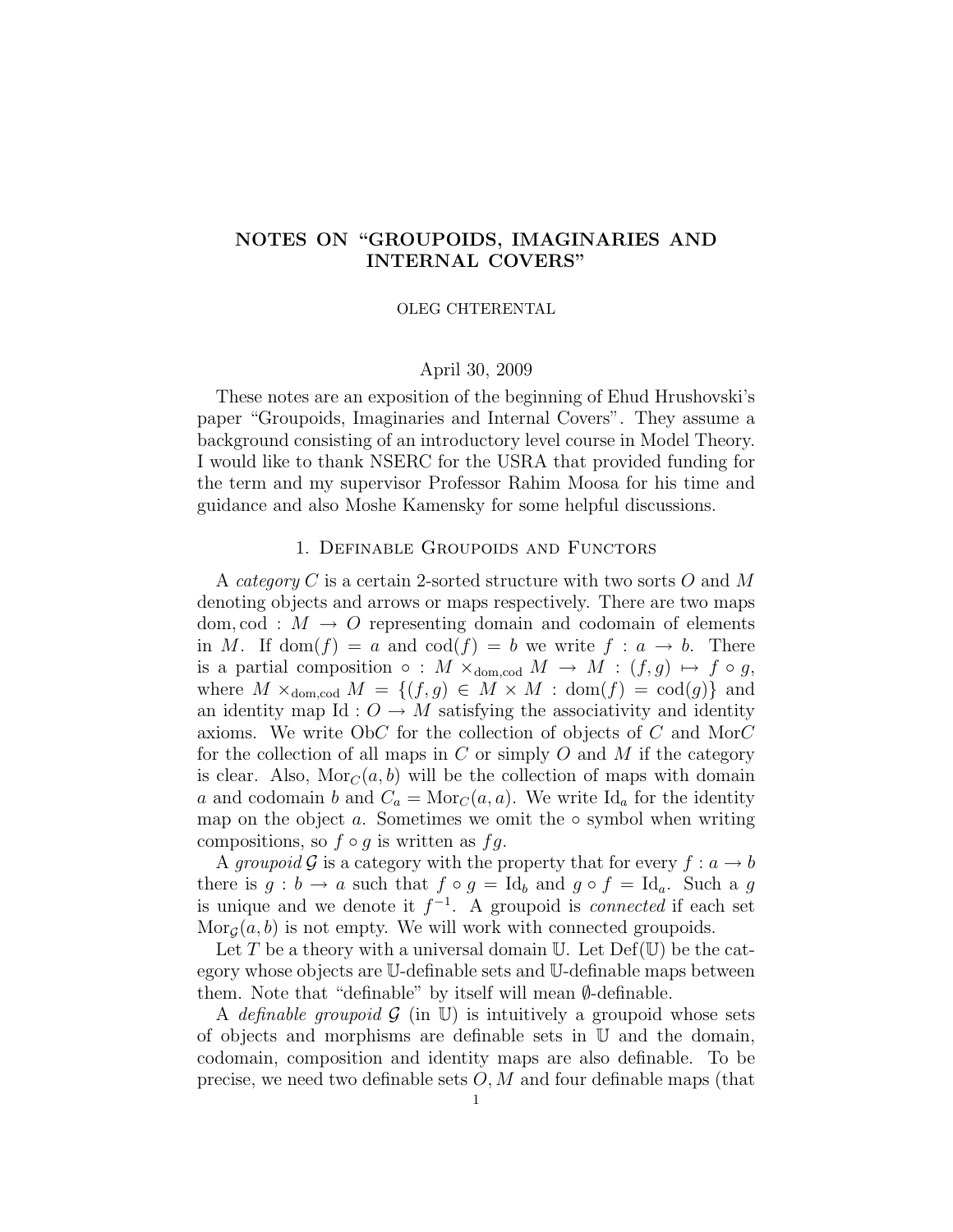is, having definable graphs) dom, cod :  $M \to O$ ,  $\circ$  :  $M \times_{\text{dom. cod}} M \to M$ and Id :  $O \rightarrow M$ . As well we need the groupoid axioms to hold for these maps.

Note that in the above, the definability of  $M$ , dom and cod means that  $M \times_{\text{dom.cod}} M$  is definable.

By a definable family of definable subsets of some fixed sort, we mean a collection of nonempty sets  $S_a$  indexed by some definable set I of tuples a from U, and an L-formula  $\phi(x, y)$  such that  $\phi(a, y)$  defines  $S_a$ . Each set  $S_a$  is then  $\{a\}$ -definable and the set  $S = \coprod_{a \in I} \{a\} \times S_a$  is defined by  $(x \in I) \wedge \phi(x, y)$ . The projection  $\pi : \coprod_{a \in I} \{a\} \times S_a \to I$  onto the first coordinate is a definable map and the  $S_a$ 's are canonically and definably isomorphic to the fibres, the  ${a} \times S_a$ 's, of this map.

Conversely, if  $S$  and  $I$  are definable sets and  $\pi:S\to I$  is a surjection and its graph (after swapping positions)

$$
\{(b, a) : a \in I, b \in S, \pi(b) = a\},\
$$

is defined by  $\phi(x, y)$ , then the fibre  $S_a$  over  $a \in I$  is defined by  $\phi(a, y)$ . Thus definable families are just the fibres of a definable map. Note also that if  $\mathcal{F} = \{S_a : a \in I\}$  is a definable family of definable subsets then there is a definable equivalence relation  $\sim$  on S such that F is the set of ∼-equivalence classes.

There are some definable families of definable sets at work in our definition of a definable groupoid  $\mathcal{G}$ :

(1) The family  ${G_a : a \in O}$  is a definable family of definable subsets of M. Indeed if  $G \subseteq M$  is defined by the formula

$$
(f \in M) \land (\text{dom}(f) = \text{cod}(f)),
$$

then the  $G_a$ 's are the fibres of the definable map  $\pi : G \to O$ :  $f \mapsto \text{dom}(f)$ .

- (2) There is the definable map + :  $G \times_{\pi} G \rightarrow G$  which is the restriction of ◦ to  $G \times_{\pi} G$ . This makes  $\{G_a : a \in O\}$  into a definable family of definable groups.
- (3) More generally we have the definable map dom  $\times$  cod :  $M \rightarrow$  $O \times O$ . For each  $(a, b) \in O \times O$  the fibre  $(\text{dom} \times \text{cod})^{-1}(a, b) =$  $\text{Mor}_{\mathcal{G}}(a, b)$  is  $\{a, b\}$ -definable. Each  $h \in \text{Mor}_{\mathcal{G}}(a, b)$  induces an  $\{a, b, h\}$ -definable isomorphism from  $G_a$  to  $G_b$  given by  $m \mapsto$  $hmh^{-1}$ . Its graph is

$$
\{(m, n) : m \in G_a, n \in G_b, n = hmh^{-1}\}.
$$

This gives us a definable family of definable isomorphisms among the  $G_a$ 's.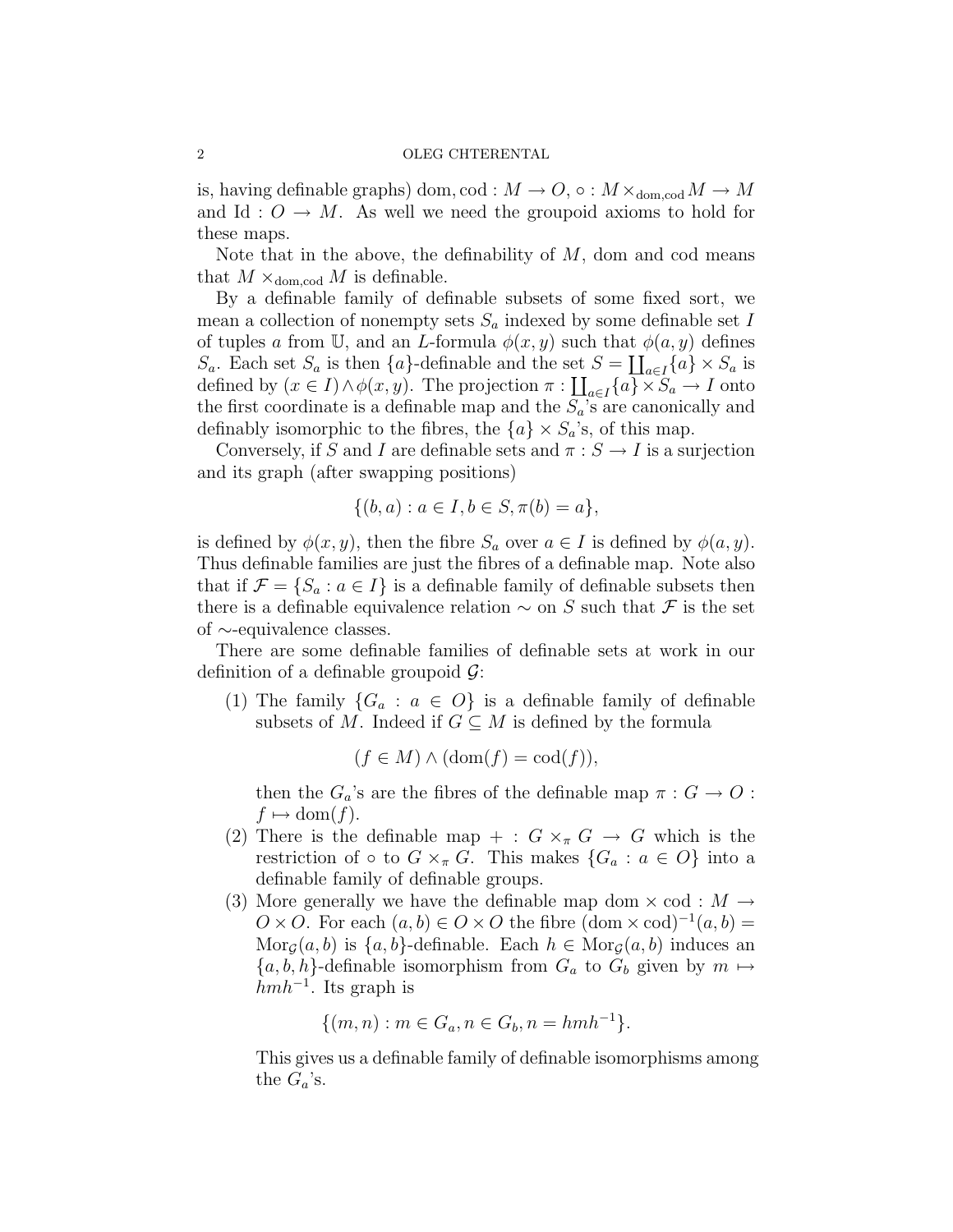In this definition the objects of a definable groupoid are elements of a definable set and the maps are also elements of a definable set. We will see that indeed any definable groupoid can be represented in such a way that its objects are in fact definable sets and the maps are definable maps. First we need the notion of a definable functor, from a definable groupoid  $\mathcal G$  to Def(U).

Assume that  $\mathcal G$  is a definable groupoid in  $\mathbb U$ . A definable functor  $F: \mathcal{G} \to \mathrm{Def}(\mathbb{U})$  is a functor where

**funX** (1.1) 
$$
X = \coprod_{a \in O} \{a\} \times F(a) = \{(a, d) : a \in O, d \in F(a)\},
$$

and

| funY    | $(1.2)Y$                                | $=$                                                                                             | $\{(a, b, c, d, e) : a, b \in O, c \in \text{Mor}_{\mathcal{G}}(a, b),$ |
|---------|-----------------------------------------|-------------------------------------------------------------------------------------------------|-------------------------------------------------------------------------|
| $(1.3)$ | $d \in F(a), e \in F(b), F(c)(d) = e\}$ |                                                                                                 |                                                                         |
| $(1.4)$ | $=$                                     | $\{(a, b, c)\} \times \text{Graph}(F(c)) : a, b \in O, c \in \text{Mor}_{\mathcal{G}}(a, b)\},$ |                                                                         |

are definable. Let's unpack this definition. For  $a \in O$  we have  $F(a) \in$ ObDef(U) so  $F(a)$  is a U-definable set. If the functor is definable, the set X is definable and then the projection  $\pi : X \to O$ , on the first coordinate is definable. Each  $F(a)$  is the fibre  $\pi^{-1}(a)$  and is  $\{a\}$ definable, so the  $F(a)$ 's form a definable family of definable subsets.

If  $F : \mathcal{G} \to \mathrm{Def}(\mathbb{U})$  is a definable functor, then by identifying the elements of  $\{F(G_a) : a \in O\}$  (which are morphisms in Def(U)) with their graphs, we get a definable family of definable groups such that the natural action of  $F(G_a)$  on  $F(a)$  is definable. This follows from the fact that  $Y$  in Equation 1.2 is definable.

Here is an example, for any definable groupoid  $\mathcal{G}$ . Consider the functor F taking a to  $G_a$  and  $f: a \to b$  to  $F(f): G_a \to G_b : m \mapsto$  $f \circ m \circ f^{-1}$ . One sees this is indeed a functor. It is in fact a definable functor. The set  $X$  is just

$$
\{(a,d)\in O\times M: \text{dom}(d)=\text{cod}(d)=a\},\
$$

and the set  $Y$  is

$$
\{(a, b, c, d, e) \in O^2 \times M^3 : \text{dom}(c) = \text{dom}(d) = \text{cod}(d) = a, \\ \text{cod}(c) = \text{dom}(e) = \text{cod}(e) = b, \\ \text{cd}c^{-1} = e\}.
$$

Recall that a functor is faithful if whenever  $f, g : a \rightarrow b$  are maps and  $F(f) = F(q)$  then  $f = q$ , that is, F induces an injection  $\text{Mor}(a, b) \rightarrow$  $\text{Mor}(F(a), F(b))$  for all objects  $a, b \in \text{Ob}(\mathcal{G})$ . The functor in the above example is faithful if all the  $G_a$  have trivial center, since if  $f, g : a \to b$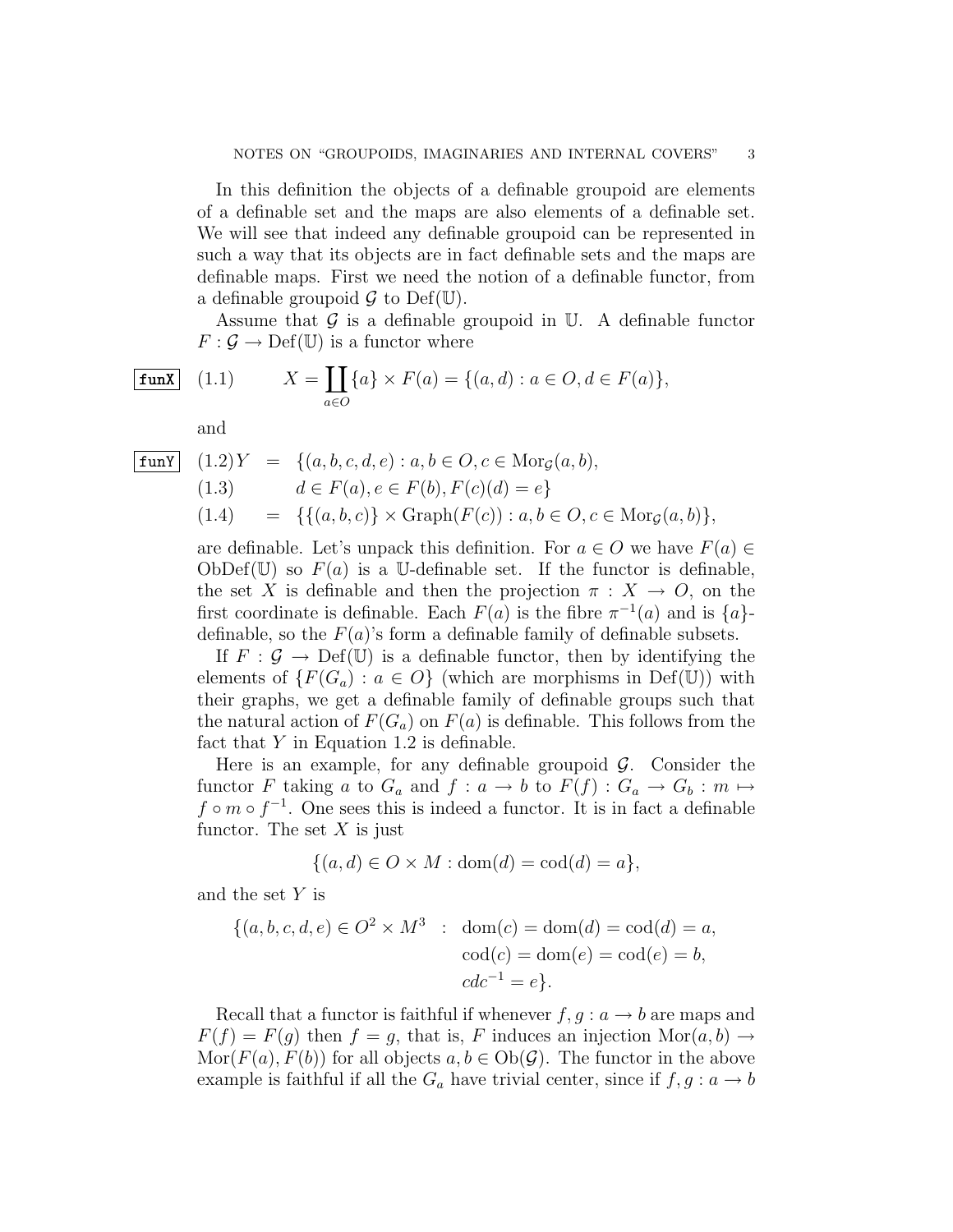and  $fmf^{-1} = gmg^{-1}$  for all  $m \in G_a$  then  $(g^{-1}f)m = m(g^{-1}f)^{-1}$  for all  $m \in G_a$  thus  $g^{-1}f = \mathrm{Id}_a$ .

For any definable groupoid however, there is a faithful definable functor into Def(U) as shown in [1]. Indeed one may take the functor  $\delta$ taking an object  $a \in O$  to the  $\{a\}$ -definable set

$$
\delta(a) = \{ g \in M : \text{dom}(f) = a \},
$$

and taking a morphism  $f: a \rightarrow b$  to the morphism

$$
\delta(f) : \delta(a) \to \delta(b) : g \mapsto gf^{-1}.
$$

A *concrete* definable category is a pair  $(\mathcal{G}, \delta_{\mathcal{G}})$  where  $\mathcal{G}$  is a definable category and  $\delta_{\mathcal{G}} : \mathcal{G} \to \mathrm{Def}(\mathbb{U})$  is a faithful definable functor. By the above paragraph, any definable groupoid can be made concrete with the appropriate functor.

## 2. Two special cases

Let us now work out in detail [2, Example 1.1]. Let  $\mathcal G$  be a definable groupoid. Note that if  $F : \mathcal{G} \to \mathrm{Def}(\mathbb{U})$  is a definable functor, each of the sets  $F(a)$  are definably isomorphic over parameters, since  $\mathcal G$  is connected. However there is usually no canonical choice of isomorphisms. The following examples consider cases where there is a canonical choice.

eg1 Example 2.1. Suppose each  $G_a$  is trivial. Then for each  $a, b \in O$ ,  $\text{Mor}_{\mathcal{G}}(a, b)$  consists of a unique morphism. In this case if  $F : \mathcal{G} \to$  $\mathrm{Def}(\mathbb{U})$  is a definable functor, one can interpret without parameters a set S, definably isomorphic to each  $F(a)$ .

*Proof.* If  $f, g \in \text{Mor}_{\mathcal{G}}(a, b)$  then  $g^{-1} f \in G_a$  and since it is trivial,  $g^{-1} f =$ Id<sub>a</sub> so  $f = g$ . Let  $F : \mathcal{G} \to \mathrm{Def}(\mathbb{U})$  be a definable functor. The set S is constructed as follows. Let

$$
E_S = \{(a, b, a', b') \in X^2 : \exists c \in \text{Mor}_{\mathcal{G}}(a, a')F(c)(b) = b'\},
$$

and let  $S = X/E<sub>S</sub>$  where X is as in equation 1.1. One may check that  $E<sub>S</sub>$  is in fact an equivalence relation. For example it is symmetric because if there is a  $c \in \text{Mor}_{\mathcal{G}}(a, a')$  with  $F(c)(b) = b'$  then there is automatically  $c^{-1} \in \text{Mor}_{\mathcal{G}}(a', a)$  with  $F(c^{-1})(b') = b$  by functorality. The relation is definable since it is given by

$$
\exists c(a, a', c, b, b') \in Y,
$$

where  $Y$  is the set described in equation 1.2.

We are taking the quotient of a definable set by a definable equivalence relation and claiming it is definably isomorphic to each  $F(a)$ . The quotient is in  $\mathbb{U}^{eq}$  but using the discussion in the appendix we can pullback to U to witness this isomorphism.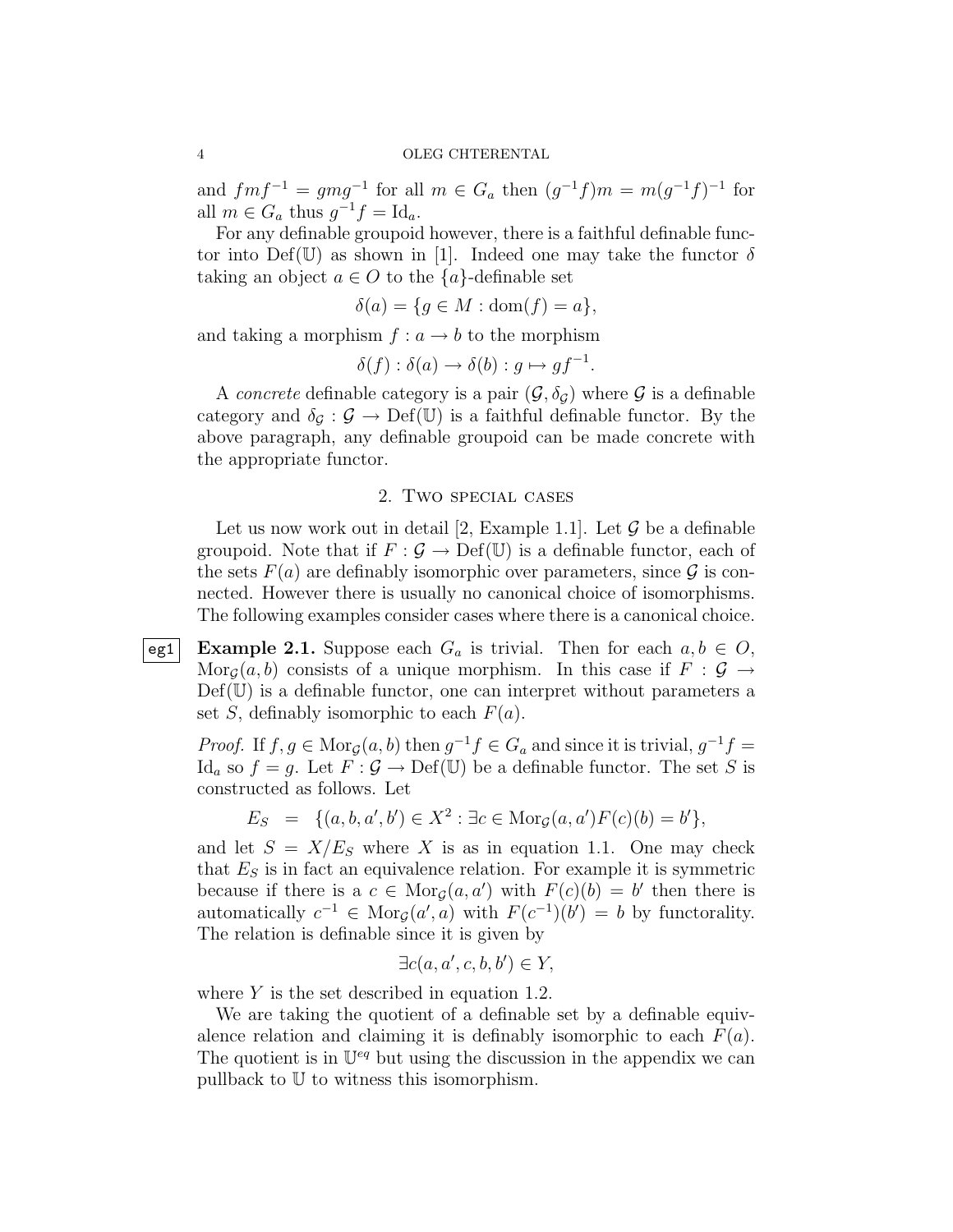The definable set  $X = \{(a, d) : a \in O, d \in F(a)\}\$  of equation 1.1 is a subset of some  $\mathbb{U}^k$  so extend  $E_S$  to a definable equivalence relation on  $\mathbb{U}^k$ . This can be done by making all elements not in X to be equivalent. Then we wish to show that  $X/E<sub>S</sub>$  is definably isomorphic to  $F(q)$  for any fixed  $q \in O$ .

Consider the map  $r : X/E<sub>S</sub> \rightarrow F(q)$  given by  $r([a, b]) = F(c)(b)$ where  $c \in \text{Mor}_{\mathcal{G}}(a, q)$  is the unique morphism from a to q. If  $(a, b) \sim$  $(a', b')$  then  $F(d)(b) = b'$  for the unique  $d \in \text{Mor}_{\mathcal{G}}(a, a')$ . Thus if  $c \in \text{Mor}_{\mathcal{G}}(a, q)$  is the unique morphism from a to q, then  $cd^{-1}$  is the unique morphism from  $a'$  to  $q$ , so

$$
r([a',b']) = F(cd^{-1})(b') = F(c)F(d^{-1})(b') = F(c)(b) = r([a,b]),
$$

so r is well-defined as a function.

It can be checked that  $r$  is indeed a bijection. Now we check that the function  $r \circ f_{E_S}: X \to F(q)$  is definable, albeit with parameters, since  $F(q)$  is only definable with parameters. This suffices by Proposition 6.2. Its graph is

$$
\{(a,b,u) : (a,b) \in X, u \in F(q), \exists c(\text{dom}(c) = a \land \text{cod}(c) = q \land F(c)(b) = u)\}.
$$

Now we work out [2, Example 1.2].

**Example 2.2.** If  $\mathcal G$  is abelian, then the  $G_a$  are all canonically isomorphic, and one can interpret without parameters a single group, isomorphic to all  $G_a$ .

*Proof.* Here an abelian groupoid is one in which each  $G_a$  is abelian. Consider again the functor  $F(a) = G_a$  and  $F(f) : G_a \to G_b : m \mapsto$  $fmf^{-1}$ . If  $g, h \in \text{Mor}_{\mathcal{G}}(a, b)$  then  $F(g) = F(h)$ . Indeed we have  $h^{-1}g \in$  $G_a$  and by commutativity we get  $(h^{-1}g)m = m(h^{-1}g)$  for all  $m \in G_a$ which expands to  $gmg^{-1} = hmh^{-1}$  for all  $m \in G_a$ .

This means that the groupoid  $H$  which is the image of the functor F has the property that any morphism set  $Mor_{\mathcal{H}}(G_a, G_b)$  has a single element (the objects of H are the groups  $G_a$  for  $a \in \mathrm{Ob}_{\mathcal{G}}$  and the morphisms are the induced conjugation maps between these groups). Thus by Example 2.1 with the identity functor Id on  $\mathcal{H}$ , we get a set  $S = X/E<sub>S</sub>$  constructed from H and we get an isomorphism  $r : S \to G<sub>q</sub>$ for any  $q \in \text{Ob}\mathcal{G}$ . Note that in this case S consists of pairs  $(G_a, b)$ where  $b \in G_a$ , under the equivalence  $(G_a, b) \sim (G_{a'}, b')$  if  $F(c)(b) = b'$ for some element c of  $Mor_{\mathcal{G}}(a, a')$ . We have  $r([G_a, b]) = F(c)(b)$  where c is an element of  $\text{Mor}_{\mathcal{G}}(a,q)$ .

The map  $r = r_q$  depends on q. The set S is canonical because it has only one induced group structure from all the maps  $r_q$ . That is, if you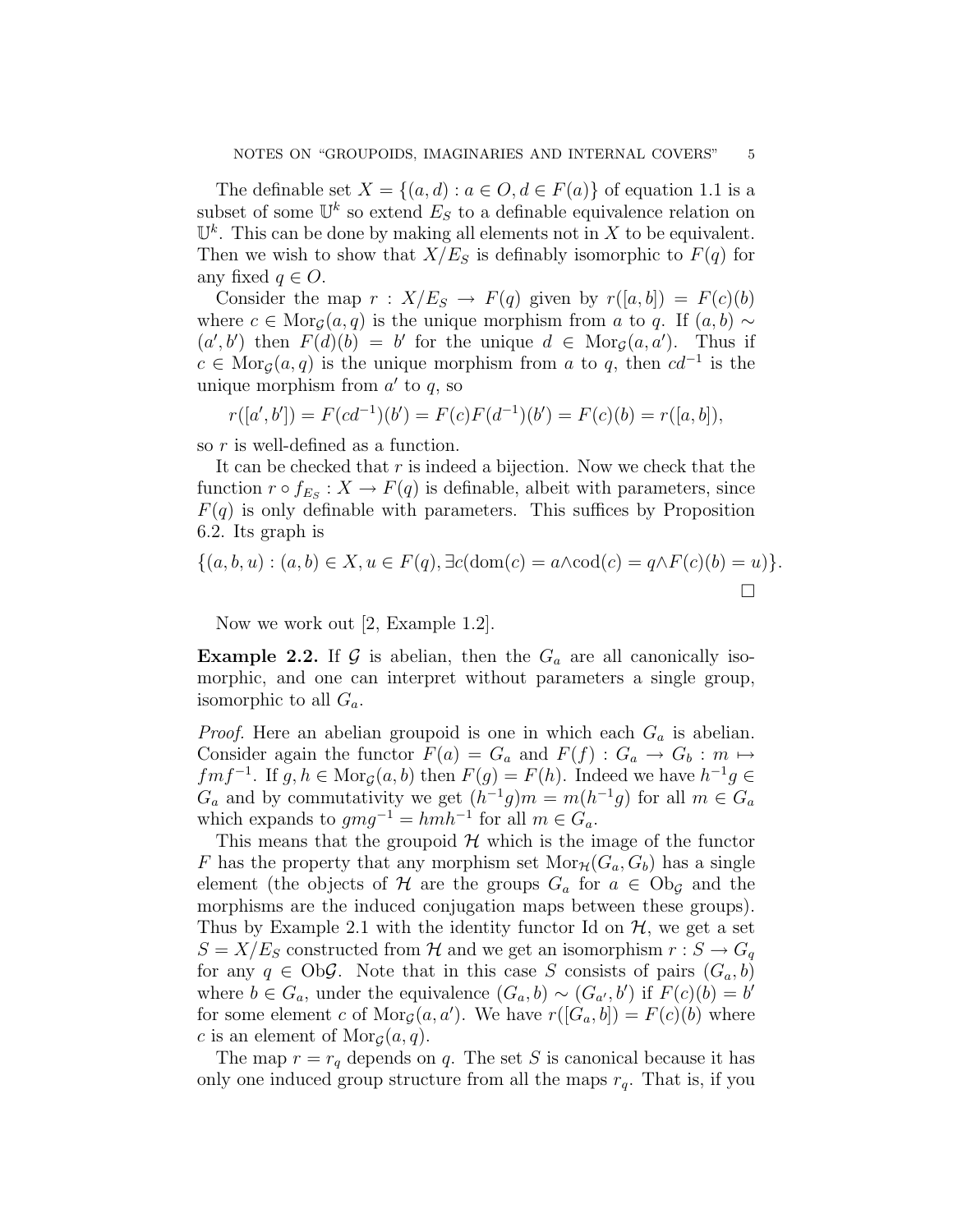pullback the group structure of  $G_q$  to S via  $r_q$  and of  $G_{q'}$  to S via  $r_{q'}$ , then the two group multiplications on S agree.

## 3. Binding Groupoids

We turn our attention to [2, Proposition 1.5]. A type definable set is the solution set of a partial type. In [2] this is also called  $\infty$ -definable. If the type is allowed to have potentially infinitely many but a small cardinality of variables we call the solution set  $\star$ -definable. By restricting to finitely many variables and increasing the variables at each stage, a  $\star$ -definable set can be seen as a projective system of type definable sets.

Let V be a collection of sorts of U, closed under cartesian products. We work throughout in  $\mathbb{U}^{eq}$  and  $\mathbb{V}^{eq}$  when appropriate.

We assume that V is stably embedded: If S is a sort of  $\mathbb{V}^{eq}$  and P is a U-definable subset of  $S<sup>n</sup>$ , then in fact P is definable with parameters from V.

A definable set  $Q \subset \mathbb{U}$  is said to be internal to  $\mathbb{V}$  if there is a tuple  $c \in \mathbb{U}$  such that  $Q \subset \text{dcl}(\mathbb{V} \cup c)$ . We then have the following proposition which is [2, Proposition 1.5].

groupoid Proposition 3.1. Assume  $\nabla$  is stably embedded in  $\nabla$  and  $Q$  is a definable set of  $\mathbb U$  that is internal to  $\mathbb V$ . There exist connected  $\star$ -definable groupoids  $\mathcal G$  in  $\mathbb{U}^{eq}$  and  $\mathcal G_{\mathbb{V}}$  in  $\mathbb{V}^{eq}$ , and relatively definable functors  $F$ :  $\mathcal{G} \to \mathrm{Def}(\mathbb{U}^{eq})$  and  $F_{\mathbb{V}} : \mathcal{G}_{\mathbb{V}} \to \mathrm{Def}(\mathbb{V}^{eq})$  such that  $\mathrm{Ob} \mathcal{G} = \mathrm{Ob} \mathcal{G}_{\mathbb{V}} \cup \{*\},$ the groupoid  $\mathcal{G}_{V}$  is a full subgroupoid of  $\mathcal{G}$ , the functor  $F_{V}$  is the restriction of F to  $\mathcal{G}_{V}$ , and  $F(*) = Q$ . Moreover  $F(G_*)$  with its action on Q is type-definable and isomorphic to  $Aut(Q/\mathbb{V})$ .

> First some remarks about the proposition. The group  $Aut(Q/V)$  is the group of permutations of Q that arise as restrictions of automorphisms of U fixing V. Thus  $Aut(Q/\mathbb{V}) = \{f_{|Q} : f \in Aut(\mathbb{U}/\mathbb{V})\}$ . One may equivalently think of this as  $Aut(\mathbb{U}/\mathbb{V})/Aut(\mathbb{U}/(Q \cup \mathbb{V}))$ . Note that  $Aut(\mathbb{U}/(Q \cup \mathbb{V}))$  is indeed a normal subgroup of  $Aut(\mathbb{U}/\mathbb{V})$ .

> One consequence of this theorem is that  $F(G_*) = Aut(Q/\mathbb{V})$  is interpretable in U. Since G is connected, all the  $F(G_a)$  for  $a \in \text{Ob}\mathcal{G}_V$  are definably isomorphic to  $F(G_*)$  and hence Aut $(Q/\mathbb{V})$ , but not canonically. In particular  $Aut(Q/\mathbb{V})$  is type definable without parameters in  $\mathbb{U}^{eq}$  but with parameters in  $\mathbb{V}^{eq}$ .

> Let us work out the proof of this proposition. The following lemmas will be needed.

# stable Lemma 3.2. If  $tp(a/\mathbb{V}) = tp(b/\mathbb{V})$  then there exists  $\sigma \in Aut(\mathbb{U}/\mathbb{V})$ such that  $\sigma(a) = b$ .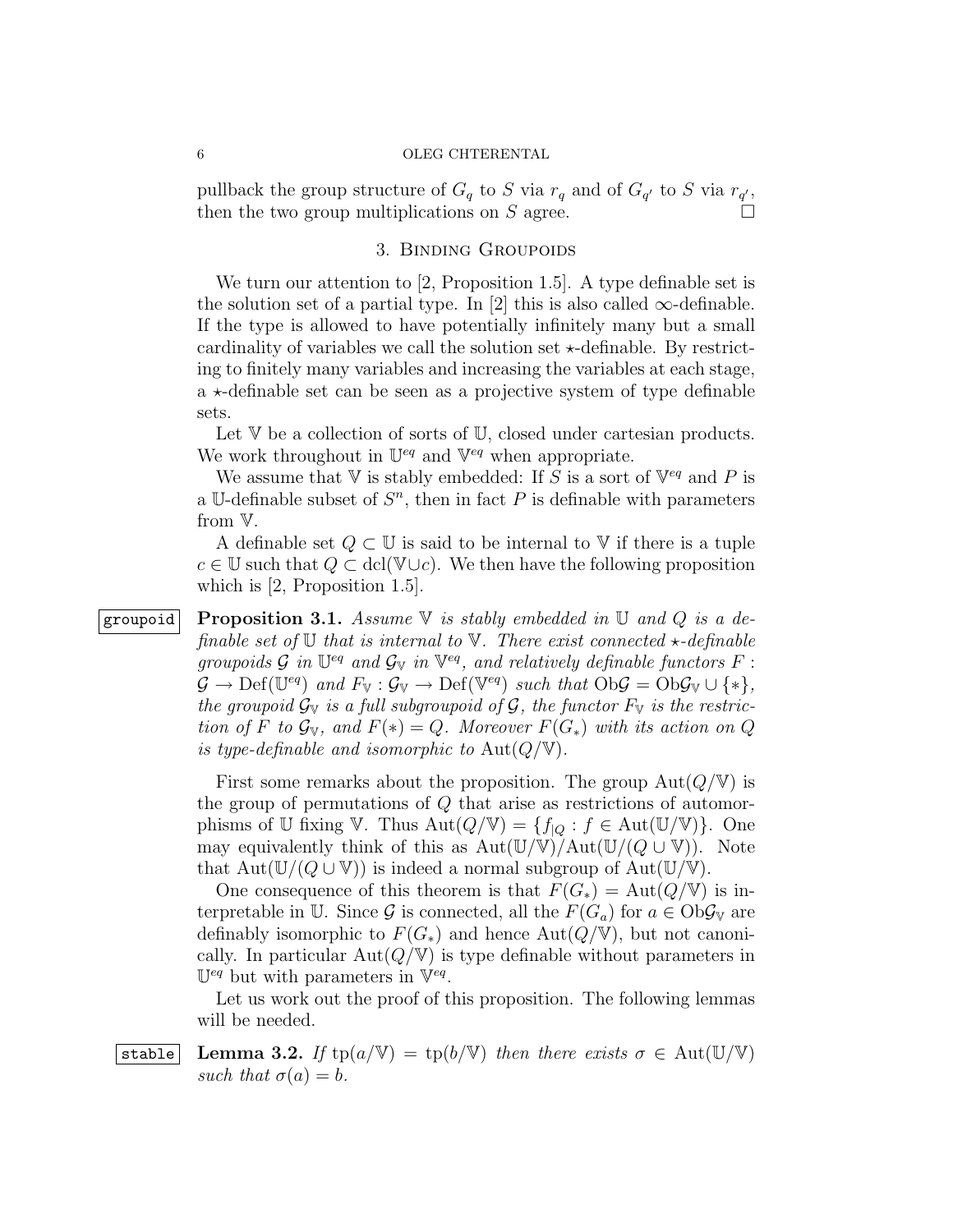Proof. This is essentially [3, Lemma 0.8] and is a consequence of the stable embeddedness of V in U. Since  $tp(a/\mathbb{V}) = tp(b/\mathbb{V})$  we have  $tp(a) = tp(b)$ . Thus by saturation there is  $\gamma \in Aut(\mathbb{U})$  with  $\gamma(a) =$ b. Note that extending the language by a constant symbol  $c_a$  and interpreting it as a in  $\mathbb U$  we get a new structure  $(\mathbb U, a)$ . Furthermore  $\mathbb V$ is still stably embedded in  $(\mathbb{U}, a)$ , indeed any definable set D contained in a sort from V is now definable possibly with the extra parameter a, and by the stable embeddedness of  $V$  in  $U$  it is still definable with parameters from V. Consider the automorphism  $\gamma_{\rm W}$  of V. By [4, Appendix, Lemma 1, we can extend this to an automorphism  $\tau$  of  $(\overline{U},a)$ , so  $\tau(a)=a$ . Now let  $\sigma=\gamma\circ\tau^{-1}$ . Then  $\sigma$  fixes V pointwise and  $\sigma(a) = b$  as required.

Let c be a tuple from  $\mathbb U$  witnessing the internality of Q in  $\mathbb V$ .

**Cata** Lemma 3.3. There is a tuple  $b \in \mathbb{V}$ , a b-definable set  $Q_b \subset \mathbb{V}^{eq}$  and a bc-definable bijection  $f_c : Q \to Q_b$ .

> *Proof.* First we show that there is a c-definable set  $X \subset V$  and a cdefinable surjection  $g: X \to Q$ . Let  $a \in Q$ . Then there is a tuple d with elements from some sort S (depending on a) in V and  $\phi_a(x, y, c)$ an L-formula with parameter c such that  ${a}$  is defined by  $\phi_a(x, d, c)$ . Consider the set

> > $X_a = \{d' \in S : \phi_a(x, d', c) \text{ defines a singleton from } Q\}.$

This is nonempty as it contains d. It is  $\{c\}$ -definable by

$$
\forall u(\phi_a(u, x, c) \implies u \in Q)
$$
  

$$
\land \forall u \forall v ((\phi_a(u, x, c) \land \phi_a(v, x, c)) \implies u = v),
$$

where x is of the sort S. Consider the function  $g_a: X_a \to Q$  taking d' to the singleton element in Q that is defined by  $\phi_a(x, d', c)$ . One sees that it is also  ${c}$ -definable and its image  $g_a(X_a)$  is thus  ${c}$ -definable. Now the set  $g_a(X_a)$  contains a, and so as a ranges over all elements in Q, we see that the collection  $\{g_a(X_a)\}_{a\in Q}$  is a cover of Q.

Consider the set  $\{x \in Q \land x \notin g_a(X_a)\}_{a \in Q}$  of formulas with parameter c. This set is not realised by any tuple in  $U$  thus by saturation some finite subset is not realized. Hence there are  $a_1, \ldots, a_n \in Q$  such that Q is covered by  $\{g_{a_i}(X_{a_i})\}_{1\leq i\leq n}$ .

Each  $X_{a_i}$  is contained in a sort from V, we can take the product of these sorts to get another sort from  $V$  (since it is closed under cartesian products) and find a set  $X$ , in this new sort, that is definably isomorphic to  $\coprod_i X_{a_i}$ . Note that to construct the product and embed our sets into it, we need  $\emptyset$ -definable elements which may have to be named if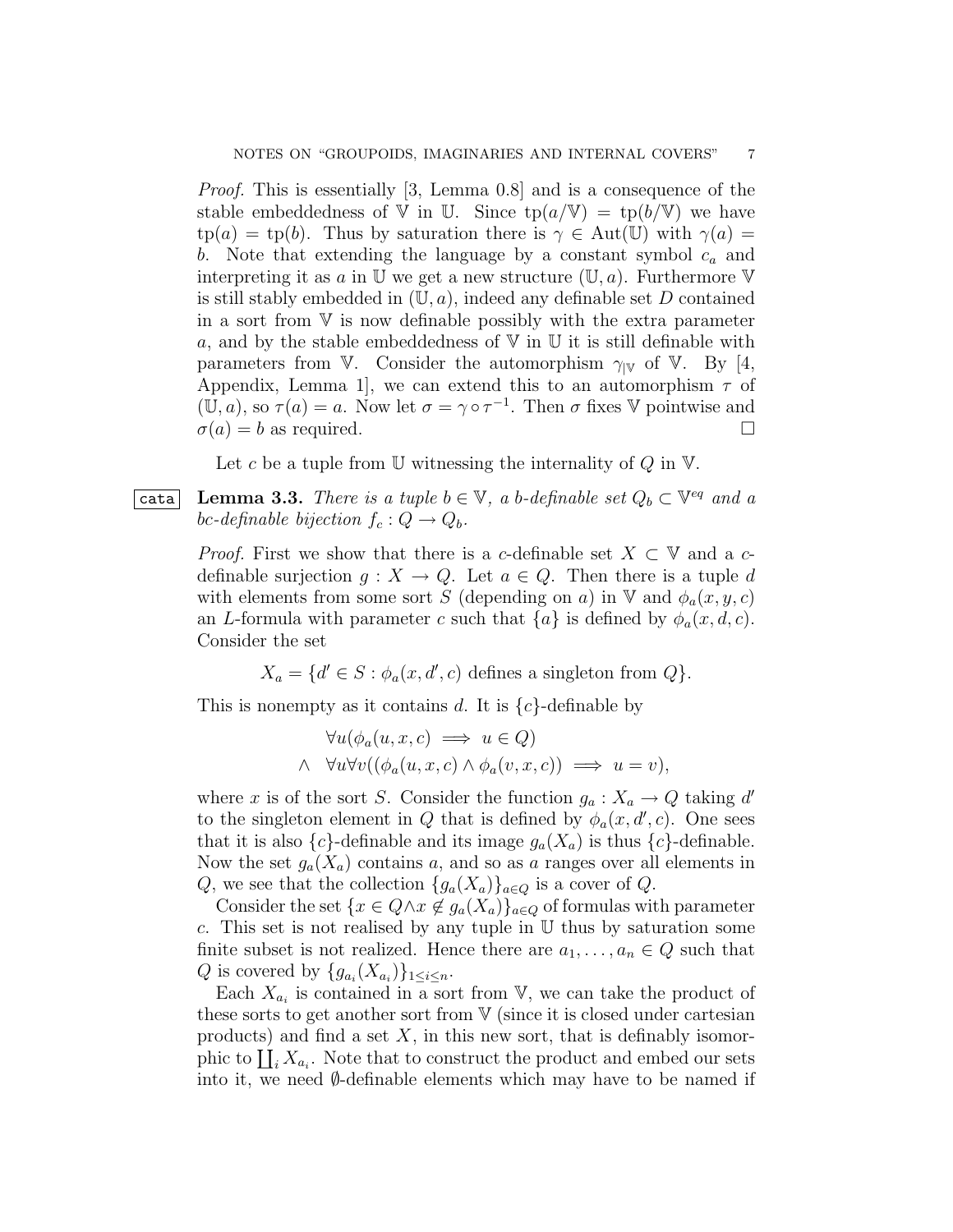not already available. This set  $X$  is c-definable and we get a c-definable surjection  $g: X \to Q$  by letting  $g_{|X_{a_i}} = g_{a_i}$ .

From this  $g: X \to Q$  we construct the desired  $f_c$ . For  $a \in Q$  let  $X_a \subset X$  be the fibre of g over a. Then  $X_a$  is ca-definable. Let  $\phi(x, d)$ with  $d \in \mathbb{U}^{eq}$  be a code for  $X_a$ . Since  $X_a \subset \mathbb{V}$ , by stable embeddability it is b-definable by some formula  $\psi(x, b)$  for  $b \in \mathbb{V}$ . Now then  $d \in \text{dcl}(b)$ , as it is defined in the variable y by

$$
\forall x (\phi(x, y) \leftrightarrow \psi(x, b)),
$$

thus we have  $d \in \mathbb{V}^{eq}$ .

Let S be the sort of  $\mathbb{V}^{eq}$  containing d. Since d is also in dcl(ca), let  $\varphi(x, a, c)$  define  $\{d\}$ . Consider the following c-definable subset of  $Q \times S$ :

$$
\{(a',d'):\varphi(x,a',c) \text{ defines } \{d'\} \text{ and } \phi(x,d') \text{ is a code for } X_{a'}\}.
$$

Note that for any  $a' \in Q$  there is at most one possible d', since it would have to be a code with  $\phi(x, d')$  for  $X_{a'}$ . Thus the relation is actually a c-definable function  $f_a: U_a \to C_a$  for c-definable sets  $U_a \subset Q$  and  $C_a \subset S$  containing a and d respectively. We can safely assume that it is surjective and note that it is also injective, for if  $f_a(a') = d' = f_a(a'')$ then  $\phi(x, d')$  is a code for both  $X_{a'}$  and  $X_{a''}$ . The fibres are then equal and so  $a' = a''$ . Thus  $f_a$  is a bijection.

Now the  $U_a$ 's cover  $Q$  so as before we may assume that some finite collection  $U_{a_1}, \ldots, U_{a_n}$  covers Q. Furthermore by taking appropriate boolean operations we may assume the  $U_{a_i}$ 's are disjoint. We consider the sorts that contain the  $C_{a_i}$ 's and take a product of them and find a new sort S of  $\mathbb{V}^{eq}$  with  $C = \coprod_i C_{a_i} \subset S$ . Then by gluing the functions  $f_{a_i}$  together we have a single c-definable bijection  $f_c: Q \to C$ . Since  $C \subset V^{eq}$  is c-definable, by stable embeddablility it is b-definable for some finite tuple  $b \in \mathbb{V}$  and we are done.

Now let  $f_c : Q \to Q_b$  be as in the above lemma. Since V is stably embedded, by [4, Appendix, Lemma 1] we have  $tp(c/(\text{dcl}(c)\cap \text{dcl}(V))) \vdash$  $tp(c/V)$ . We have  $dcl(V) = V^{eq}$ . Thus by extending b, we may assume that  $b = \text{dcl}(c) \cap \mathbb{V}^{eq}$  so that

$$
\overline{\text{imply}} \quad (3.1) \qquad \qquad \text{tp}(c/b) \vdash \text{tp}(c/\mathbb{V})
$$

and b is an infinite tuple of elements of  $V^{eq}$ . Note that the cardinality of b depends on the size of the language and so can be taken to be small. The original finite tuple  $b$  we will refer to as  $b$ .

auto Remark 3.4. Note that if  $b' \in \mathbb{V}$  and  $c' \in \mathbb{U}$  are tuples such that  $\text{tp}(bc) = \text{tp}(b'c')$  then by saturation there is an automorphism  $\sigma$  of U such that  $\sigma(b) = b'$  and  $\sigma(c) = c'$ . Then the bijection  $f_c : Q \to Q_b$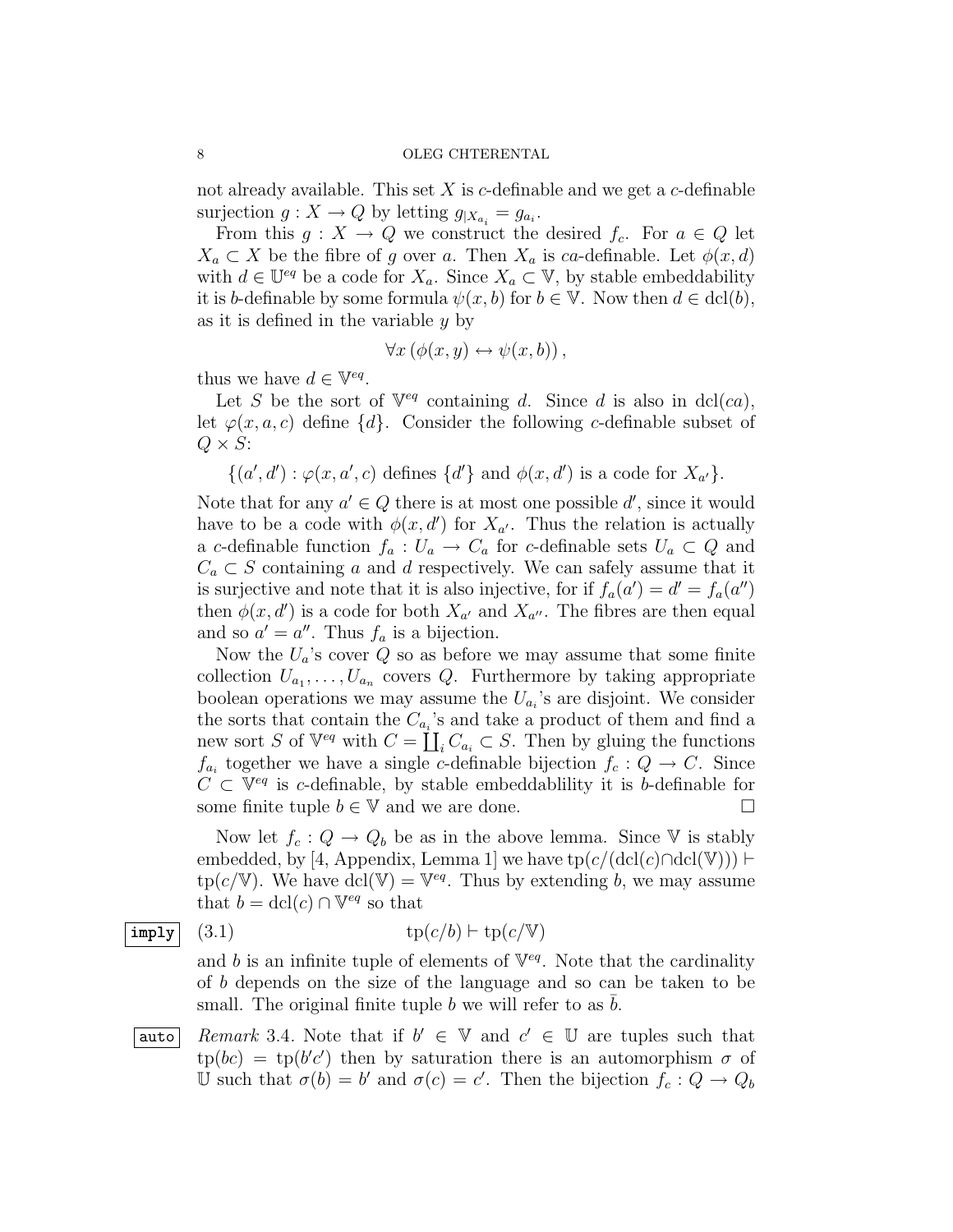discussed earlier gives rise to a bijection  $f_{c'} : Q \to Q_{b'}$  through  $\sigma$ . If  $\phi(x, y, b, c)$  defines  $f_c(x) = y$  then  $\phi(x, y, b', c')$  defines  $f_{c'}(x) =$ y. Thus for all  $x \in Q$  we have  $\mathbb{U} \models \phi(x, f_c(x), b, c)$  and so  $\mathbb{U} \models$  $\phi(\sigma(x), \sigma(f_c(x)), b', c')$ . This gives the identity  $\sigma_{|Q_b} \circ f_c = f_{c'} \circ \sigma_{|Q} =$  $f_{\sigma(c)} \circ \sigma_{\vert Q}$ . Sometimes we refer to  $f_{c'}$  without mentioning the implicit  $b'$  if it is clear from the context.

Let Ob $\mathcal{G}_{V}$  be the set of solutions of tp(b) and let Ob $\mathcal{G} = \mathrm{Ob} \mathcal{G}_{V} \cup \{*\}$ where  $*$  is any Ø-definable element in U. Then Ob $\mathcal{G}_{V}$  is  $\star$ -definable since it is just the set defined by the type in infinitely many variables determined by b and ObG is defined by  $\{\phi \vee (x = *) : \phi \in tp(b)\}.$ We will first define the morphisms from  $*$  to all  $b' \neq *$  and use this to define the set of morphisms between arbitrary elements.

For  $b' \in \text{Ob}\mathcal{G}$  with  $b' \neq *$  one should think of the set  $\text{Mor}_{\mathcal{G}}(*, b')$  as consisting of those functions  $f_{c'} : Q \to Q_{b'}$  where  $tp(bc) = tp(b'c')$ . To show that this is  $\star$ -definable first let

$$
M(*,b') = \{(*,b',c') : \text{tp}(bc) = \text{tp}(b'c')\}.
$$

Now this is a  $\star$ -definable set since it is essentially the realizations of tp(bc). We put an equivalence relation on  $M(*, b')$  by saying  $(*, b', c') \sim$  $(*, b', d')$  if they induce the same functions, that is if  $f_{c'} = f_{d'}$ . Since  $f_{c'}$  is definable by a formula in b' and c', the equivalence is definable. Then we think of  $\text{Mor}_{\mathcal{G}}(*,b')$  as  $M(*,b')/\sim$ , a  $\star$ -definable set in  $\mathbb{U}^{eq}$ . The morphisms  $\text{Mor}_{\mathcal{G}}(b',*)$  are treated in much the same way: as the set

$$
M(b',*) = \{ (b',*,c') : \text{tp}(bc) = \text{tp}(b'c') \},
$$

modulo the appropriate equivalence. We think of  $\text{Mor}_{\mathcal{G}}(b',*)$  as consisting of the maps  $f_{c'}^{-1}$  $c^{-1}: Q_{b'} \to Q \text{ for } \text{tp}(bc) = \text{tp}(b'c').$ 

Similarly we define  $\text{Mor}_{\mathcal{G}}(b', b'')$  for  $b', b'' \neq *$ . One should think of this as the set of maps of the form  $f_{c''} \circ f_{c'}^{-1}$  $t_{c'}^{-1}$  where  $tp(bc) = tp(b'c') =$  $tp(b''c'')$ . We define it by first letting

$$
M(b', b'') = M(b', *) \times M(*, b'').
$$

This, as essentially seen before, is a  $\star$ -definable set. Then we take the equivalence relation that says  $(b',*,c',*,b'',c'') \sim (b',*,d',*,b'',d'')$  if

$$
f_{c''} \circ f_{c'}^{-1} = f_{d''} \circ f_{d'}^{-1},
$$

which is definable. In this way we again see  $\text{Mor}_{\mathcal{G}}(b', b'')$  as a  $\star$ -definable set in  $\nabla^{eq}$ .

The composition in  $\mathcal G$  should be nothing more than a reflection of composing the induced  $f_{c'}$ 's,  $f_{c''}^{-1}$  $t_{c''}^{-1} \circ f_{c'}$ 's or  $f_{c''} \circ f_{c'}^{-1}$  $c^{-1}$ 's as regular functions. For example consider an element  $[(b', \ast, c')]$  of  $Mor_G(b', \ast)$  and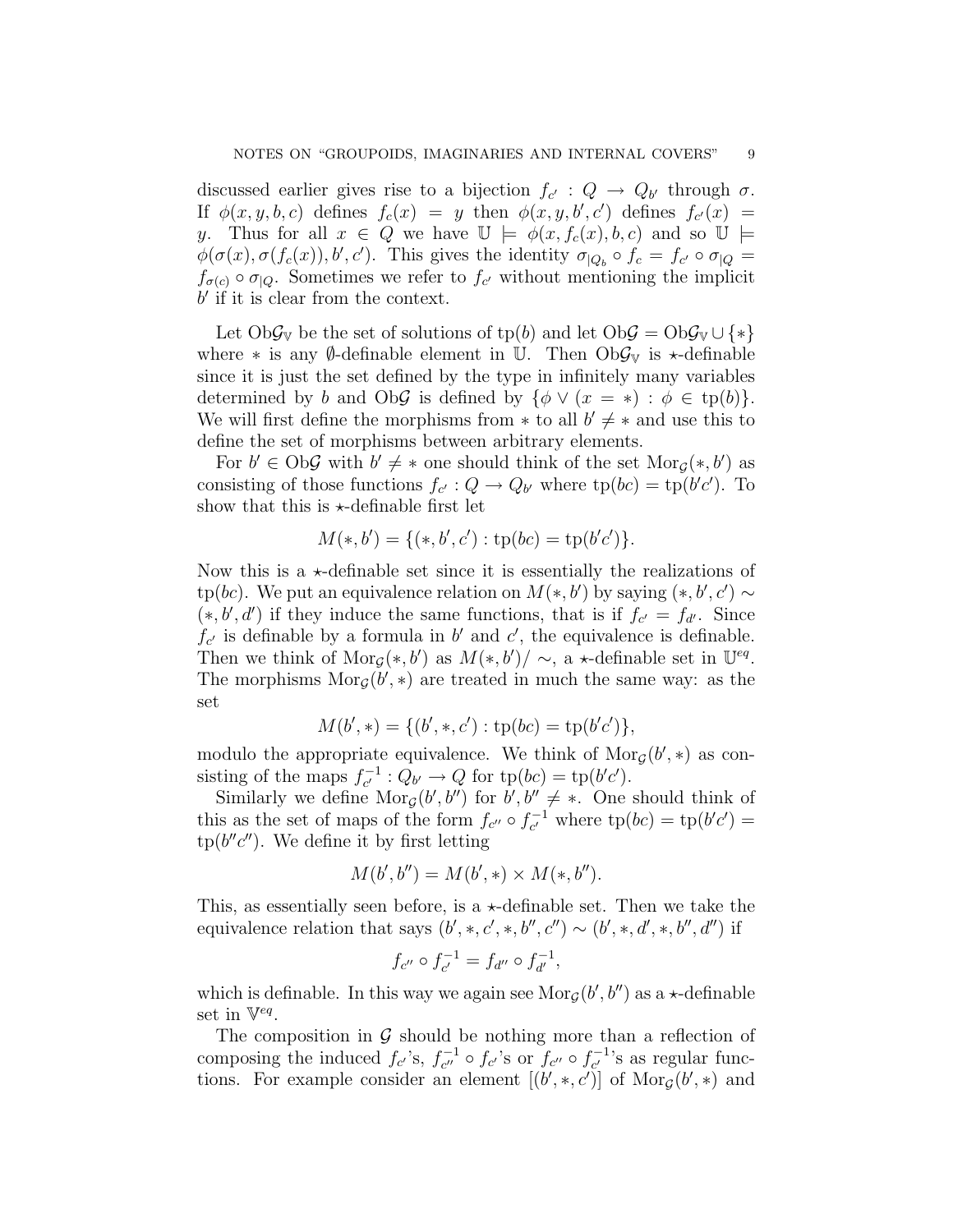$[(*, b'', c'')]$  of Mor<sub>g</sub> $(*, b'')$ . Then define

$$
[(*,b'',c'')] \circ [(b',*,c')] = [(b',*,c',*,b'',c'')],
$$

which is an element of  $\text{Mor}_{\mathcal{G}}(b', b'')$ . That this is well-defined follows from the identities imposed by the equivalence relations. Indeed assume that  $[(b',*,c')] = [(b',*,d')]$  and  $[(*,b'',c'')] = [(*,b'',d'')]$ , which implies  $f_{c'} = f_{d'}$  and  $f_{c''} = f_{d''}$ . Then we expect that

$$
[(b',*,c',*,b'',c'')] = [(b',*,d',*,b'',d'')],
$$

which is the case as  $f_{c''} \circ f_{c'}^{-1}$  $c^{-1}_{c'} = f_{d''} \circ f_{d'}^{-1}$  $\frac{1}{d'}$ .

Let us now define  $\text{Mor}_{\mathcal{G}}(*, *)$  and its composition. One should essentially think of Mor<sub>G</sub>(\*, \*) as the set of functions of the form  $f_{c}^{-1}$  $c''$   $\circ$   $f_{c'}$ . The definition of composition in Mor<sub>G</sub>(\*, \*) also serves as a template for defining composition in the remaining cases in  $\mathcal{G}$ .

To define  $\text{Mor}_{\mathcal{G}}(*, *)$  let

$$
M(*,*) = \coprod_{b'} M(*,b') \times M(b',*),
$$

where b' ranges over elements satisfying  $tp(b') = tp(b)$ . This is the set of tuples  $(*, b', c', b', *, c'')$  with  $tp(bc) = tp(b'c') = tp(b'c'')$ . We mod out by the equivalence  $(c', c'') \sim (d', d'')$  if

$$
f_{c''}^{-1} \circ f_{c'} = f_{d''}^{-1} \circ f_{d'}.
$$

Note that  $M(*,*)$  is  $\star$ -definable as it consists of pairs  $(b'c'), (b'c'')$  of realizations of  $tp(bc)$ . The equivalence, as before, is definable. Thus we get that  $\text{Mor}_{\mathcal{G}}(*, *)$  is a  $\star$ -definable set in  $\mathbb{U}^{eq}$ .

Let us consider composition in the case of  $\text{Mor}_{\mathcal{G}}(*, *)$ . Define a ternary relation R on  $M(*,*)$  as follows. Let

$$
(*,b',d',b',*,d''),(*,b'',c',b'',*,c''),(*,b''',e',b''',*,e'') \in R,
$$

if

$$
f_{d''}^{-1} \circ f_{d'} \circ f_{c''}^{-1} \circ f_{c'} = f_{e''}^{-1} \circ f_{e'}.
$$

This is not a binary operation on  $M(*,*)$  since there can be many candidates  $(e', e'')$  for the right hand side. However once we mod out by the equivalence relation it becomes a binary operation on  $\text{Mor}_{G}(*, *)$ . To be specific, modding out by the equivalence ∼ means to create a ternary relation  $R/\sim$  on  $\text{Mor}_{\mathcal{G}}(*,*)$  where a triple  $([u],[v],[w])$  is in  $R/\sim$  if  $(u, v, w)$  is in R. One can see that this is a well-defined condition.

Let us see how each element of  $\text{Mor}_{\mathcal{G}}(*, *)$  induces an element of Aut( $Q/\mathbb{V}$ ). An element of Mor<sub> $G(*,*)$ </sub> is an equivalence class

$$
[(*,b',c',*,b',c'')],
$$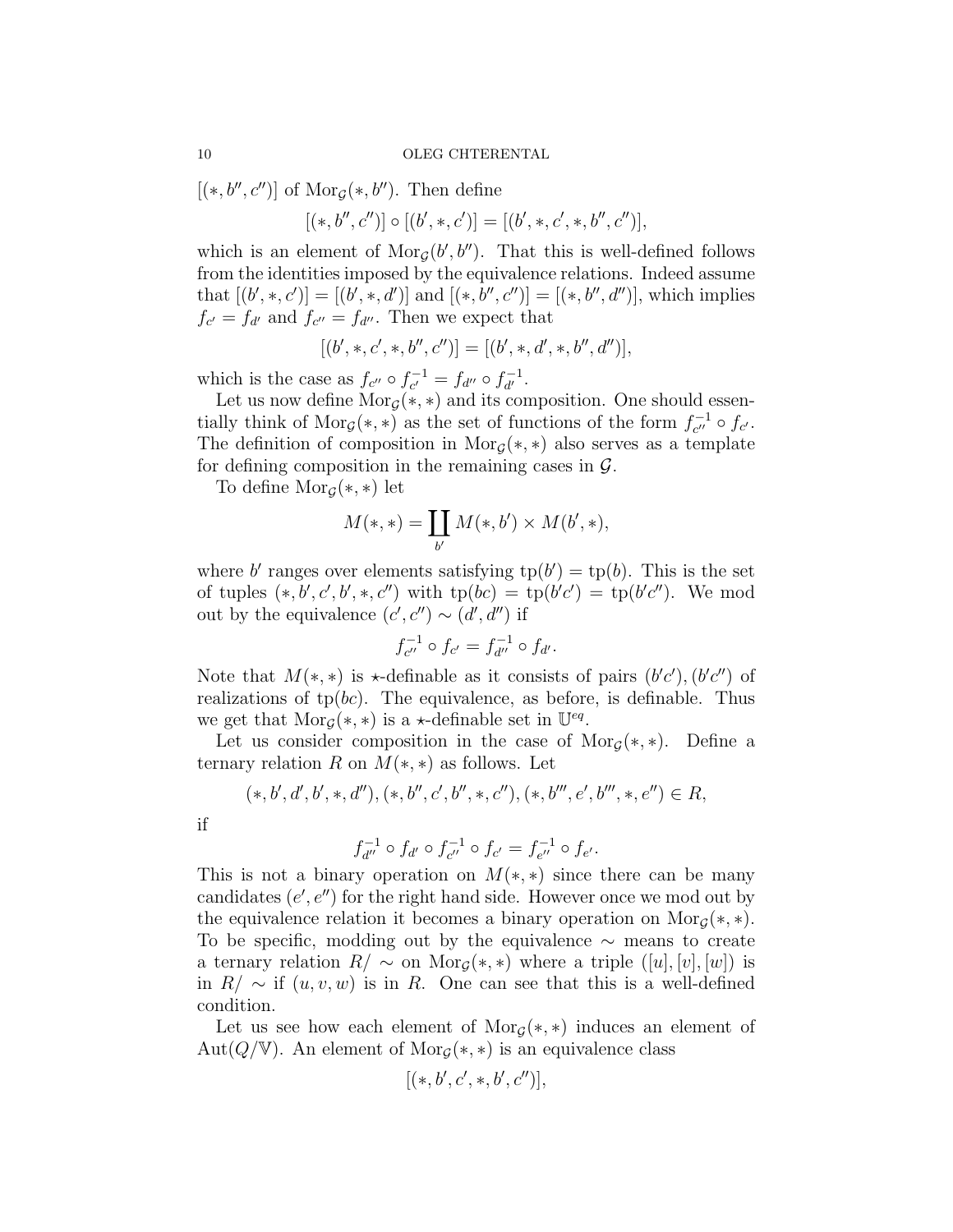representing a function of the form  $f_{c}^{-1}$  $t_{c''}^{-1} \circ f_{c'}$  where  $tp(bc) = tp(b'c') =$  $tp(b'c'').$ 

# Claim 3.5. The function

 $h: \text{Mor}_{\mathcal{G}}(*, *) \to \text{Aut}(Q/\mathbb{V}) : [(*,b',c',*,b',c'')] \mapsto f_{c''}^{-1}$  $C_{c''}^{-1} \circ f_{c'}$ 

is a composition preserving bijection from  $\text{Mor}_{G}(*, *)$  to  $\text{Aut}(Q/\mathbb{V})$ .

Note that through this bijection  $\text{Mor}_{G}(*,*)$  inherits the obvious action on  $Q$ . The bijection is essentially the restriction to Mor<sub>G</sub> of the as yet to be defined functor  $F : \mathcal{G} \to \mathrm{Def}(\mathbb{U}).$ 

*Proof.* First let us show that  $f_{c''}^{-1}$  $c_{c''}^{-1} \circ f_{c'} \in \text{Aut}(Q/\mathbb{V})$ . Equation 3.1 says that  $tp(c/b) \vdash tp(c/\mathbb{V})$  and since  $tp(bc) = tp(b'c') = tp(b'c'')$  we get that  $tp(c'/V) = tp(c''/V)$ . Then by Lemma 3.2 there is  $\sigma \in Aut(U/V)$ such that  $\sigma(c') = c''$ . The last part of Remark 3.4 essentially gives us that

$$
\sigma_{|Q_{b'}} \circ f_{c'} = f_{c''} \circ \sigma_{|Q}.
$$

Note that  $\sigma$  extends to  $\mathbb{V}^{eq}$  in a unique way and since it fixes  $\mathbb {V}$  pointwise it fixes  $\mathbb{V}^{eq}$  and in particular  $Q_{b'}$  pointwise. Thus we get

$$
f_{c'} = f_{c''} \circ \sigma_{|Q},
$$

from which it follows that  $f_{c''}^{-1}$  $c_{c''}^{-1} \circ f_{c'} \in \text{Aut}(Q/\mathbb{V}).$ 

By the nature of the equivalence on  $M(*, *)$ , the map h is indeed a function and does not depend on the representative of the equivalence class. Thus the map is well-defined. One can check also that it preserves composition. Also from the equivalence we see it is injective. It remains only to show it is surjective. If we have  $\sigma \in \text{Aut}(Q/\mathbb{V})$ , then σ fixes V and  $V^{eq}$ , thus we have  $\sigma_{\vert Q_b} =$  Id so by Remark 3.4 we have  $f_{\sigma(c)} \circ \sigma_{\vert Q} = f_c$ . Hence,  $\sigma_{\vert Q} = f_{\sigma(c)}^{-1}$  $\sigma_{\sigma(c)}^{-1} \circ f_c$ , proving surjectivity of h.  $\square$ 

Now via h, we get an action of Mor<sub>g</sub>(\*, \*) on Q. Indeed for  $q \in Q$ and we have

$$
[(*,b',c',*,b',c'')] \cdot q = f_{c'}^{-1} \circ f_{c'}(q).
$$

This action is definable. Indeed consider the type definable subset  $R$ of  $M(*,*) \times Q^2$  containing tuples

$$
(*,b',c',*,b',c''),q,f_{c''}^{-1}(f_{c'}(q)),\\
$$

where  $tp(bc) = tp(b'c') = tp(b'c'')$  and  $q \in Q$ . Consider the equivalence relation on this set by taking ∼ from before on the first coordinate, equality on the second and third coordinates. Then  $R/\sim$  gives the graph of the action of  $\text{Mor}_{\mathcal{G}}(*, *)$  on  $Q$ .

The rest of the cases for defining composition in  $\mathcal G$  are handled in similar ways as presented above.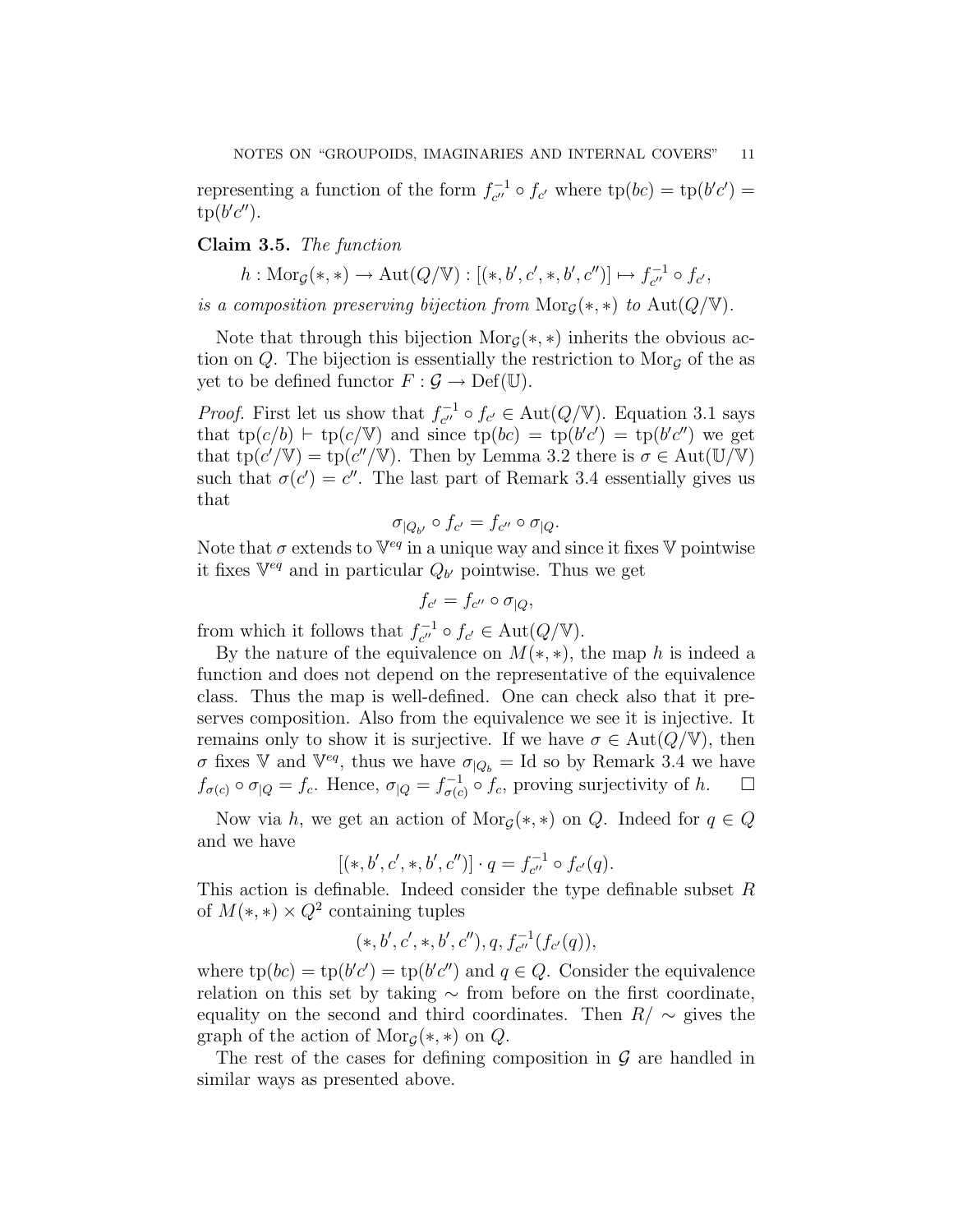The functor  $F : \mathcal{G} \to \mathrm{Def}(\mathbb{U})$  is defined by  $F(*) = Q$  and  $F(b') = Q_{b'}$ on objects and it takes any morphism to the corresponding function  $f_{c'}$ ,  $f_{c''}^{-1}$  $t_{c''}^{-1} \circ f_{c'}$  or  $f_{c''} \circ f_{c'}^{-1}$  $c^{-1}$ .

## 4. Generalized Imaginaries

Let  $T'$  be an extension of the complete theory  $T$  in a language containing the language of  $T$  and one additional sort  $S$ . Every model  $M'$ of T' is of the form  $(M, S_{M'})$  where M is a model of T and  $S_{M'}$  is the domain of the sort S. Note that if  $M'$  is a universal domain for  $T'$  then is M one for T.

equiv Proposition 4.1. Assume that  $M' = (M, S_{M'})$  is a model of T'. The following are equivalent:

- $(1)$   $S_{M'} \subseteq \text{dcl}(M)$
- (2) The restriction map  $\text{Aut}(M') \to \text{Aut}(M)$  is an isomorphism.
- (3) S is a sort of  $M^{eq}$ .

First we need a lemma:

 $\overline{\text{nostruc}}$  Lemma 4.2. The set M is stably embedded in M' iff M' induces no new structure on M. That is, if  $X \subseteq M^n$  is definable in M' (with parameters in  $M'$ ), then it is definable in  $M$  (with parameters in  $M$ ).

> *Proof.* Clearly if  $M'$  induces no new structure then  $M$  is stably embedded. Assume that  $M$  is stably embedded. First we show that for any small  $A \subset M$  and  $a \in M$  we have

$$
\text{tp}_M(a/A) \vdash \text{tp}_{M'}(a/A).
$$

Indeed if  $b \in M$  is a realization of  $tp_M(a/A)$  then there is an automorphism  $\sigma$  of M that fixes A pointwise and  $\sigma(a) = b$ . By [4, Appendix, Lemma 1  $\sigma$  extends to an automorphism  $\sigma$  of M'. Clearly then  $\sigma$ witnesses the fact that  $tp_{M'}(b/A) = tp_{M'}(a/A)$  as desired.

Now we show that  $M'$  induces no new structure on M. Assume  $X \subset$  $M^n$  is M'-definable via the formula  $\phi(x,m)$ . By stable embeddedness of M we may assume  $m \in M$ . Let

$$
\Gamma = \{ \psi(x, m) \in L(M) : M' \models \forall x (\phi(x, m) \rightarrow \psi(x, m)) \},
$$

where  $\psi \in L(M)$  means  $\psi$  is a formula in the language of the sorts of M. Consider the set  $\Gamma(x, m) \cup \{\neg \phi(x, m)\}\.$  Assume it is realized by some tuple  $b \in M'$ . We show that  $tp_M(b/m) \cup \{\phi(x,m)\}\)$  has a realization. Assume not, then some finite subset has no realization. By taking conjunctions we may assume that  $\varphi(x, m) \wedge \varphi(x, m)$  has no realization for some  $\varphi \in \text{tp}_M(b/m)$ . Then  $M' \models \forall x(\phi(x,m) \to \neg \varphi(x,m))$ . Thus  $\neg \varphi \in \Gamma \subset \text{tp}_M(b/m)$ . But this is a contradiction since  $\varphi \in \text{tp}_M(b/m)$ .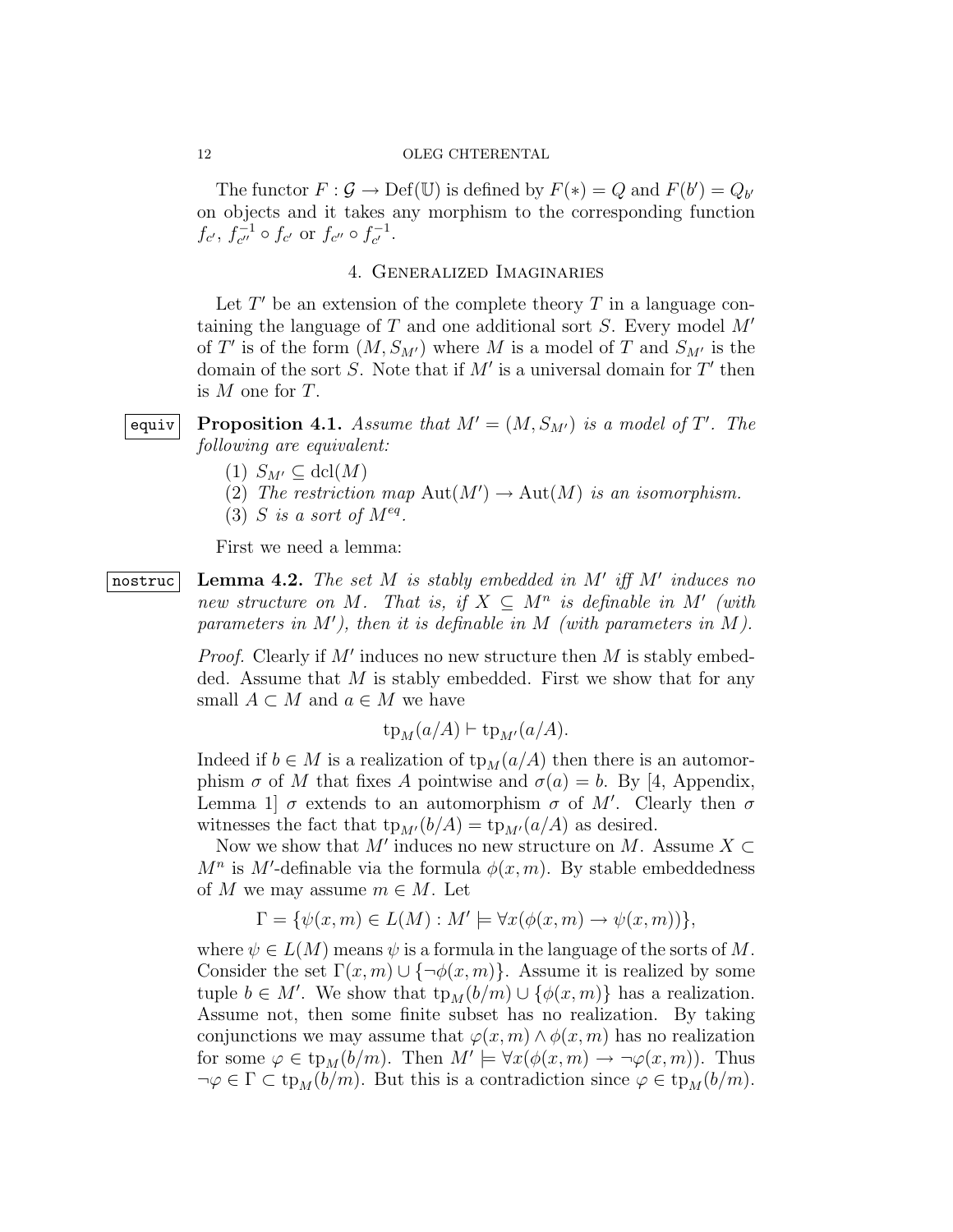Thus there must be  $a \in M$  such that a realizes  $tp_M(b/m) \cup \{\phi(x, m)\}.$ By the discussion at the beginning of the proof, we must have that  $a$ realizes  $tp_{M'}(b/m)$ , but this includes  $\neg \phi(x, m)$  which contradicts the fact that a realizes  $\phi(x, m)$ .

Thus  $\Gamma(x, m) \cup {\neg \phi(x, m)}$  is not realized in M' and by saturation some finite subset is not realized in M'. Let  $\Sigma \subset \Gamma$  be finite such that  $\Sigma(x,m) \cup {\neg \phi(x,m)}$  is not realized in M'. Let  $\varphi(x,m)$  be the conjunction of all formulas in  $\Sigma$ . Then

$$
M' \models \forall x (\varphi(x, m) \to \phi(x, m)),
$$

and based on the definition of  $\Gamma$  we see that in fact

$$
M' \models \forall x (\varphi(x, m) \leftrightarrow \phi(x, m)).
$$

Thus X is defined by  $\varphi$  and so M' induces no new structure on M.  $\square$ 

Now we can proceed with the proof of Proposition 4.1.

*Proof.*  $(1 \implies 2)$  Note that the restriction map is a group homomorphism. First we show it is one to one. Assume that  $\sigma_{|M} = \mathrm{Id}_M$ . Let  $a \in S_{M'}$ . By assumption there is a formula  $\phi(x, m)$  with  $m \in M$ defining a. Then  $\sigma(a)$  is defined by  $\phi(x, \sigma(m)) = \phi(x, m)$  so  $\sigma(a) = a$ and  $\sigma = \text{Id}_{M'}$ . To show that the map is surjective note that by [4, Appendix, Lemma 1 it is enough to show that  $M$  is stably embedded in M'. Assume  $X \subset M$  is defined by a formula  $\phi(x, m, a)$  for  $m \in M$ and  $a \in S_{M'}$ . Then by assumption each co-ordinate of a is defined by a formula with parameters from  $M$ . From this one sees that we may define X using only parameters from  $M$  and so  $M$  is stably embedded.

 $(2 \implies 1)$  Since the restriction map is surjective, every automorphism of M extends to one of  $M'$ , so by [4, Appendix, Lemma 1] M is stably embeddeded in M'. Now let  $a \in S_{M'}$ . Again by [4, Appendix, Lemma 1] there is a small set  $M_0 \subset M$  such that  $tp(a/M_0) \vdash tp(a/M)$ . If b is a realization of  $tp(a/M_0)$  then  $tp(b/M_0) = tp(a/M_0)$  and so  $\text{tp}(b/M) = \text{tp}(a/M)$ . Thus by Lemma 3.2 there is an automorphism  $\sigma$ of M' fixing M pointwise and  $\sigma(a) = b$ . But since the restriction map is injective, we must have that  $\sigma$  is the identity on M' so  $a = b$ . Thus by saturation  $a \in \text{dcl}(M_0) \subseteq \text{dcl}(M)$ .

 $(3 \implies 1)$  An element of  $S_{M'}$  is of the form  $a/E$  for some  $a \in M$  and  $E(x, y)$  a  $\emptyset$ -definable equivalence relation on M. Then  $a/E$  is defined by the a-formula in y that says there is  $x \in M$  such that  $E(x, a)$  and  $f_E(x) = y$  where  $f_E$  is the natural projection  $M \to S_{M'} = M/E$ .

 $(1 \implies 3)$  Using a similar argument to that in Lemma 3.3, we get a Ø-definable surjection  $f: X \to S_{M'}$  where  $X \subset M^n$  is a Ø-definable set. The surjection is in the language of  $M'$ . The induced equivalence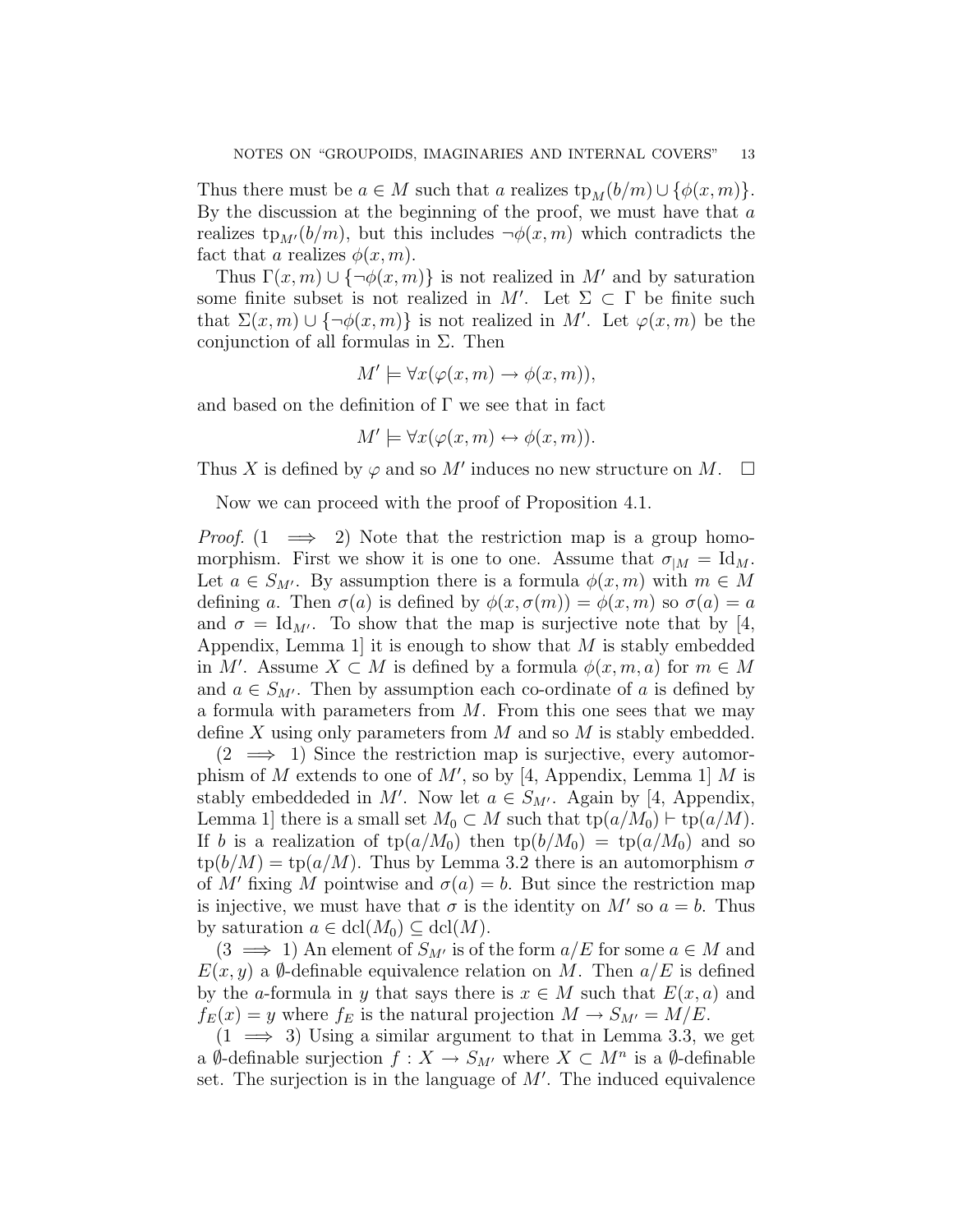relation E on X is  $\emptyset$ -definable and it is a subset of  $M^{2n}$ . Since  $1 \implies 2$ , the restriction map  $\text{Aut}(M') \to \text{Aut}(M)$  is surjective so M is stably embedded in  $M'$ . By Lemma 4.2  $E$  can be defined by a formula in the language of M. Thus the natural projection  $f_E : X \to X/E$  which is defined entirely in  $M$ , has the same fibres as  $f$  and through this we may identify  $S_{M'}$  with  $X/E$ .

The above result gives us some alternate characterizations of a sort in  $M^{eq}$ . As a generalization, say that the sort S is a *finite generalized imaginary* sort, if the restriction map  $\text{Aut}(M') \to \text{Aut}(M)$  has finite kernel and is surjective. Note that the kernel is the binding group of S. The following extends Proposition 4.1:

## fingen Proposition 4.3. Assume that  $M$  is stably embedded. Then the following are equivalent:

- (1)  $S \subseteq \text{dcl}(aM)$  where  $a \in \text{acl}(M)$ .
- (2)  $S_{M'}$  is a finite generalized imaginary sort.

*Proof.*  $(1 \implies 2)$  We must show that the kernel of the restriction map is finite. Assume  $\sigma \in \text{Aut}_M(M')$ . Note that since  $S \subseteq \text{dcl}(aM)$ , the map  $\sigma$  depends entirely on its action on a, that is, if  $\tau \in \text{Aut}_M(M)$ and  $\sigma(a) = \tau(a)$  then  $\sigma = \tau$ . Since  $a \in \text{acl}(M)$ , there only finitely choices for  $\sigma(a)$  and thus only finitely many such maps  $\sigma$ .

 $(2 \implies 1)$  It suffices to find a tuple  $a \in M'$  such that  $S \subseteq \text{dcl}(aM)$ . Indeed by stable embeddability,  $\text{tp}(a/M)^{M'}$  is the orbit of a under Aut(S/M) which is finite by (2). So  $tp(a/M)^{M'}$  is finite and by a stable embeddedness argument,  $a \in \text{acl}(M)$ .

Assume there is a finite tuple  $a \in S$  such that for every  $\sigma \in \text{Aut}(S/M)$ if  $\sigma(a) = a$  then  $\sigma = \text{Id}_S$ . We show that then  $S \subseteq \text{dcl}(aM)$ . Indeed let  $b \in S$ . By [4, Appendix, Lemma 1] there is a small  $M_0 \subset M$  such that  $tp(a/M_0) \vdash tp(a/M)$  and  $tp(b/M_0) \vdash tp(b/M)$ . We show that  $b \in \text{dcl}(aM_0)$ . Indeed let  $f \in \text{Aut}_{aM_0}(M')$ . Since f fixes  $aM_0$  we have  $tp(f(b)/aM_0) = tp(b/aM_0)$  and thus  $tp(f(b)/aM) = tp(b/aM)$ . By a slight variant of the proof of Lemma 3.2 there is  $\sigma \in \text{Aut}_{aM}(M')$  such that  $\sigma(b) = f(b)$ . But by our initial assumption since  $\sigma$  fixes both a and M pointwise we must have  $\sigma(b) = b$  and so  $f(b) = b$ .

To construct the tuple a, consider an enumeration  $f_0, \ldots, f_n$  of  $\text{Aut}(S/M)$ with  $f_0 = \text{Id}_S$ . For  $1 \leq i \leq n$  let  $a_i \in S$  be such that  $f_i(a_i) \neq a_i$ . Then  $a = a_1 a_2 \dots a_n$  satisfies our condition since if  $f \in Aut(S/M)$  is such that  $f(a) = a$  then f can only be the identity.

A finite generalized imaginary sort is a special case of the more general notion of an internal generalized imaginary sort. An internal generalized imaginary sort  $S$  is a sort where we require the kernel  $Aut(S/M)$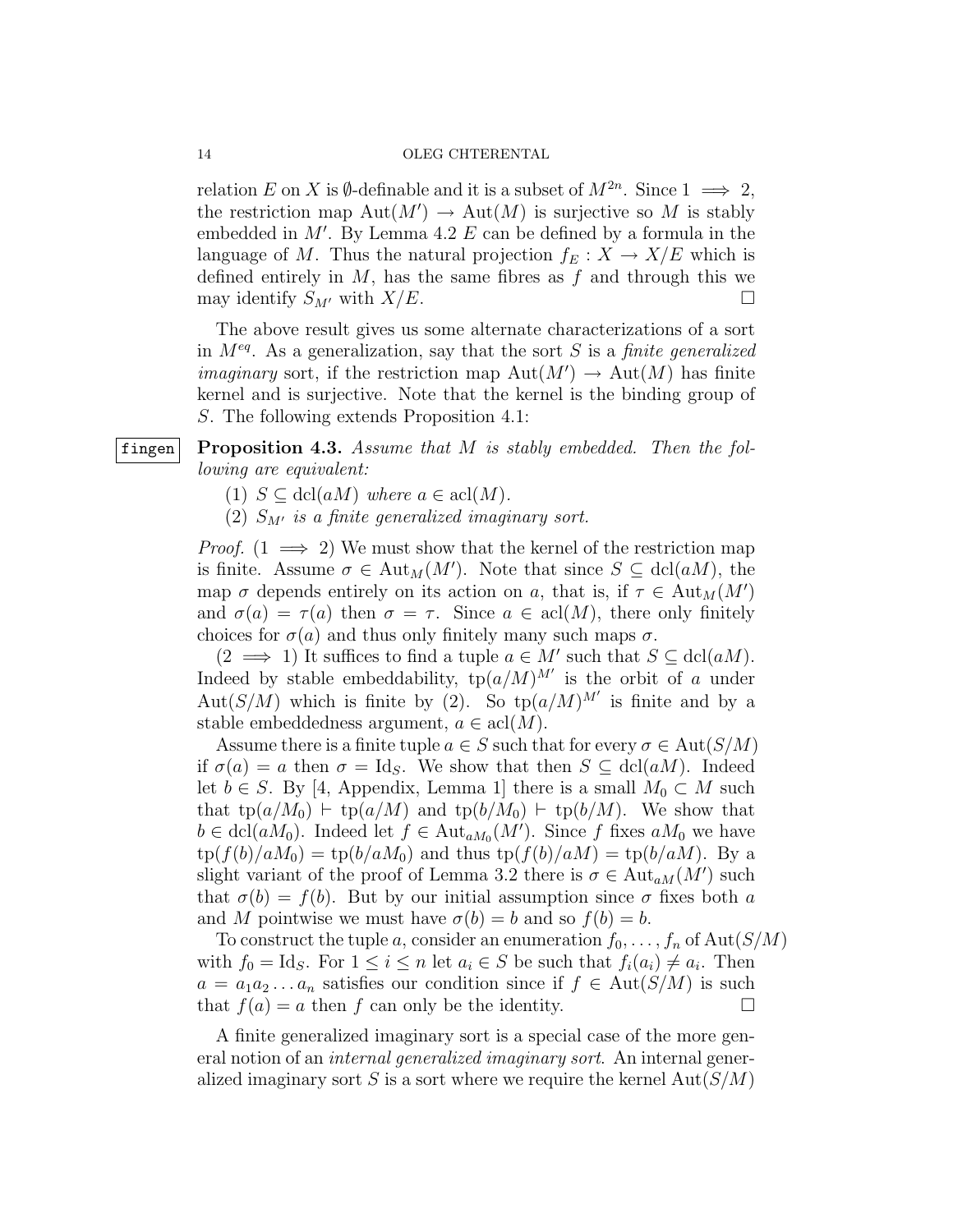of the restriction map  $\text{Aut}(M') \to \text{Aut}(M)$  to have small cardinality. The following is an extension of Proposition 4.3 to internal generalized imaginaries based on [5, Proposition 15].

**Proposition 4.4.** Suppose  $M$  is stably embedded in  $M'$ . Then the following are equivalent:

- $(1)$  S is internal to M.
- (2) S is an internal generalized imaginary sort.
- (3) The binding group  $Aut(S/M)$  with its action on S is definable  $in M'.$

*Proof.*  $(1 \implies 3)$  This is the content of Proposition 3.1.

 $(3 \implies 2)$  If the binding group is definable then it can be assumed small.

 $(2 \implies 1)$  We proceed essentially as in the proof of Proposition 4.3 by finding a small set A such that for every  $f \in Aut(S/M)$ , if f fixes A pointwise then  $f_{|S} = \text{Id}_S$ . Then we show that  $S \subseteq \text{dcl}(AM)$  and we finish by showing that one can then find a finite tuple  $a \subset A$  such that  $S \subseteq \text{dcl}(aM)$ .

Let  ${f_\alpha}_{\alpha<\kappa}$  be an enumeration of  ${\rm Aut}(S/M)$  with  $f_0 = \text{Id}_S$ . Choose as before  $a_{\alpha} \in S$  such that  $f_{\alpha}(a_{\alpha}) \neq a_{\alpha}$  for  $0 < \alpha < \kappa$ . Let A be the set of all  $a_{\alpha}$ 's.

First we show that  $S \subseteq \text{dcl}(AM)$ . Let  $s \in S$ . Then by stable embeddedness there is a small  $M_0 \subset M$  such that  $tp(s/M_0) \vdash tp(s/M)$ . We show that  $s \in \text{dcl}(AM_0)$ . Assume  $f \in \text{Aut}_{AM_0}(M')$ . Then  $\text{tp}(s/M_0) =$  $tp(f(s)/M_0)$  so  $tp(s/M) = tp(f(s)/M)$ . Now add all of A as constant symbols to  $M'$ . Then  $M$  is still stably embedded in this new structure. Since  $f$  fixes  $\tilde{A}$  pointwise one sees that it is an automorphism of this new structure as well. Thus  $tp(s/M) = tp(f(s)/M)$  holds in the new structure. By stable embeddedness there is an automorphism  $\sigma$  of M' fixing M and A pointwise such that  $\sigma(s) = f(s)$ . But by construction of A we must have that  $\sigma$  is the identity and so  $f(s) = \sigma(s) = s$  as required.

Now using an argument similar to that in Lemma 3.3 we can find an A-definable surjection from a power of  $M$  to  $S$ . Since this formula will use only finitely many elements from  $A$ , we can find a finite tuple  $a \in A$  such that  $S \subseteq \text{dcl}(aM)$  as required.

## 5. Finite Internal Covers

We are now in a position to define a *finite internal cover*. Let N be a structure and  $M$  a union of some of the sorts in  $N$ . We say  $N$  is a finite internal cover of M if M is stably embedded in N and  $Aut(N/M)$ is finite.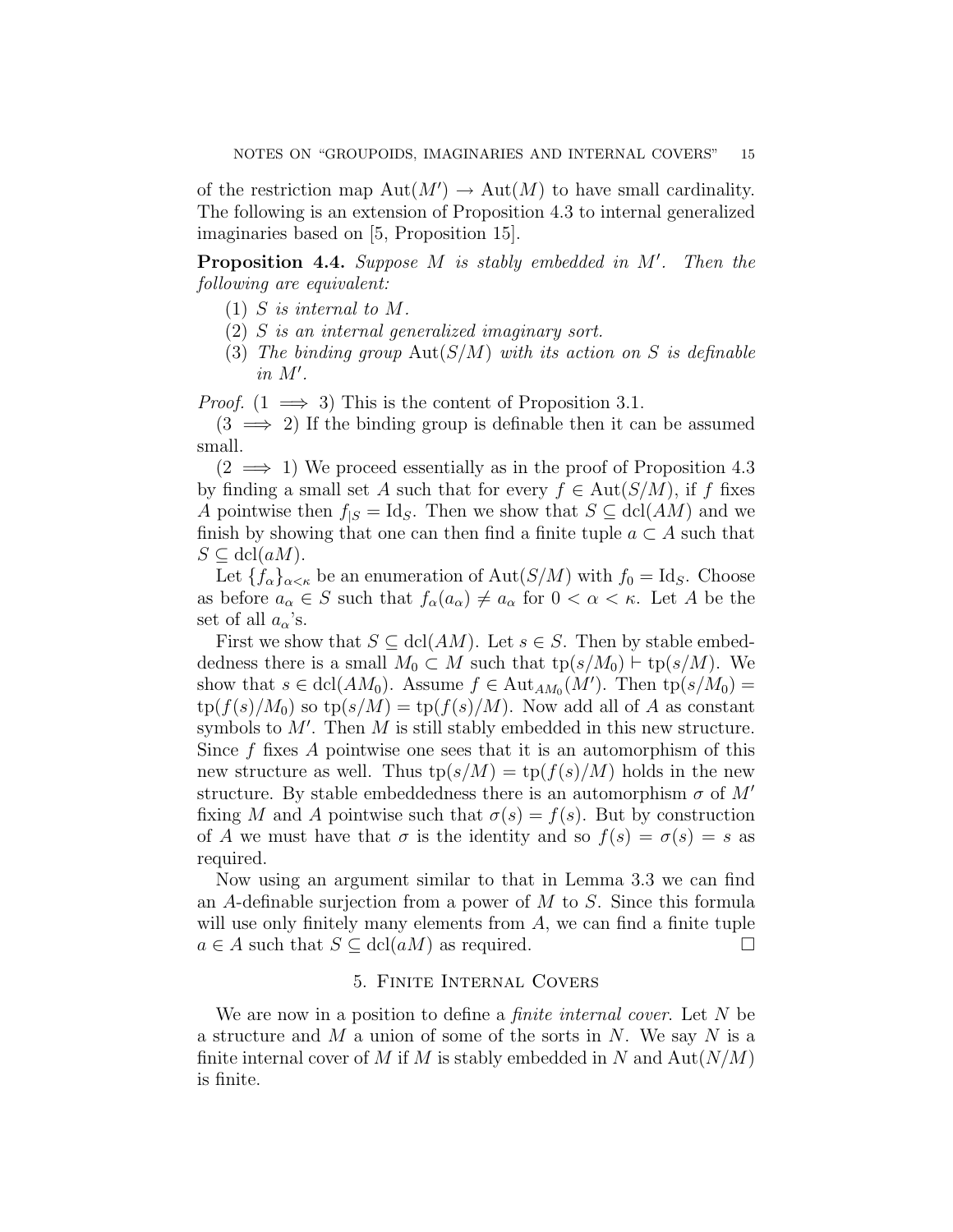Assume  $\mathcal{G}_1$  and  $\mathcal{G}_2$  are concrete definable categories in U. We have previously defined a definable functor from a definable category to Def(U). A functor  $F: \mathcal{G}_1 \to \mathcal{G}_2$  between concrete definable categories will be called definable if the functor  $\delta_2 \circ F : \mathcal{G}_1 \to \mathrm{Def}(\mathbb{U})$  is a definable functor.

## 6. Appendix

The following is used in Example 2.1.

We need some facts about  $M^{eq}$  given an L-structure M. Note that if  $\phi(\bar{x})$  is an *L*-formula and  $\bar{a} \in M$  then  $M \models \phi(\bar{a})$  iff  $M^{eq} \models \phi(\bar{a})$ . We need also the following fact:

**reduce** Proposition 6.1. Let  $\phi(x_1, \ldots, x_k)$  be an L<sup>eq</sup>-formula where  $x_i$  is of the sort  $S_{E_i}$ . Then there is an L-formula  $\psi(y_1,\ldots,y_k)$  such that  $M^{eq} \models$  $\psi(y_1,\ldots,y_k) \leftrightarrow \phi(f_{E_1}(y_1),\ldots,f_{E_k}(y_k)).$ 

> *Proof.* The proof is by induction on the complexity of  $\phi$ . First we need to show the following claim about terms. If  $t(x_1, \ldots, x_k)$  is an  $L^{eq}$ -term with  $x_i$  of sort  $S_{E_i}$  and the term maps to the sort  $S_E$ , then there is an Lterm  $t'(y_1, \ldots, y_k)$  such that  $t(f_{E_1}(y_1), \ldots, f_{E_k}(y_k)) = f_E(t'(y_1, \ldots, y_k)).$ Clearly this holds if  $t$  is a constant, since then it is an  $L$ -term already. If  $t(x_1, \ldots, x_k) = x_i$  then take  $t'(y_1, \ldots, y_k) = y_i$ . By assumption  $E = E_i$  and so the result holds in this case. We also must check the function case so assume g is an  $n$ -ary function symbol in L. Then its input variables each have sort  $S_$  so consider for  $1 \leq j \leq n$  terms  $t_j(x_1, \ldots, x_k)$  which map to the sort  $S$ <sub>=</sub> and  $x_i$  is of sort  $S_{E_i}$ . Then by induction there are L-terms  $t'_j(y_1,\ldots,y_k)$  satisfying  $t_j(f_{E_i}(y_1),...,f_{E_k}(y_k))=t'_j(y_1,...,y_k).$  Thus

$$
g(\ldots,t_j(f_{E_i}(y_1),\ldots,f_{E_k}(y_k)),\ldots) = g(\ldots,t'_j(y_1,\ldots,y_k),\ldots) = f=(g(\ldots,t'_j(y_1,\ldots,y_k),\ldots)),
$$

so  $g(\ldots,t'_j(y_1,\ldots,y_k),\ldots)$  is the desired L-term.

Now we can proceed with the proof. We illustrate just the case where  $\phi$  is the equality of two  $L^{eq}$ -terms:

$$
t_1(x_1,\ldots,x_k)=t_2(x_1,\ldots,x_k),
$$

where the terms are of sort  $S_E$  and  $x_i$  is of sort  $S_{E_i}$ . Let  $t'_j(y_1, \ldots, y_k)$ for  $j = 1, 2$  be as described above. Then  $M^{eq} \models \phi(f_{E_1}(y_1), \ldots, f_{E_k}(y_k))$ iff  $f_E(t'_1(y_1,\ldots,y_k)) = f_E(t'_2(y_1,\ldots,y_k))$ , that is, iff

$$
M \models E(t'_1(y_1,\ldots,y_k),t'_2(y_1,\ldots,y_k)),
$$

and iff

$$
M^{eq} \models E(t'_1(y_1,\ldots,y_k), t'_2(y_1,\ldots,y_k)),
$$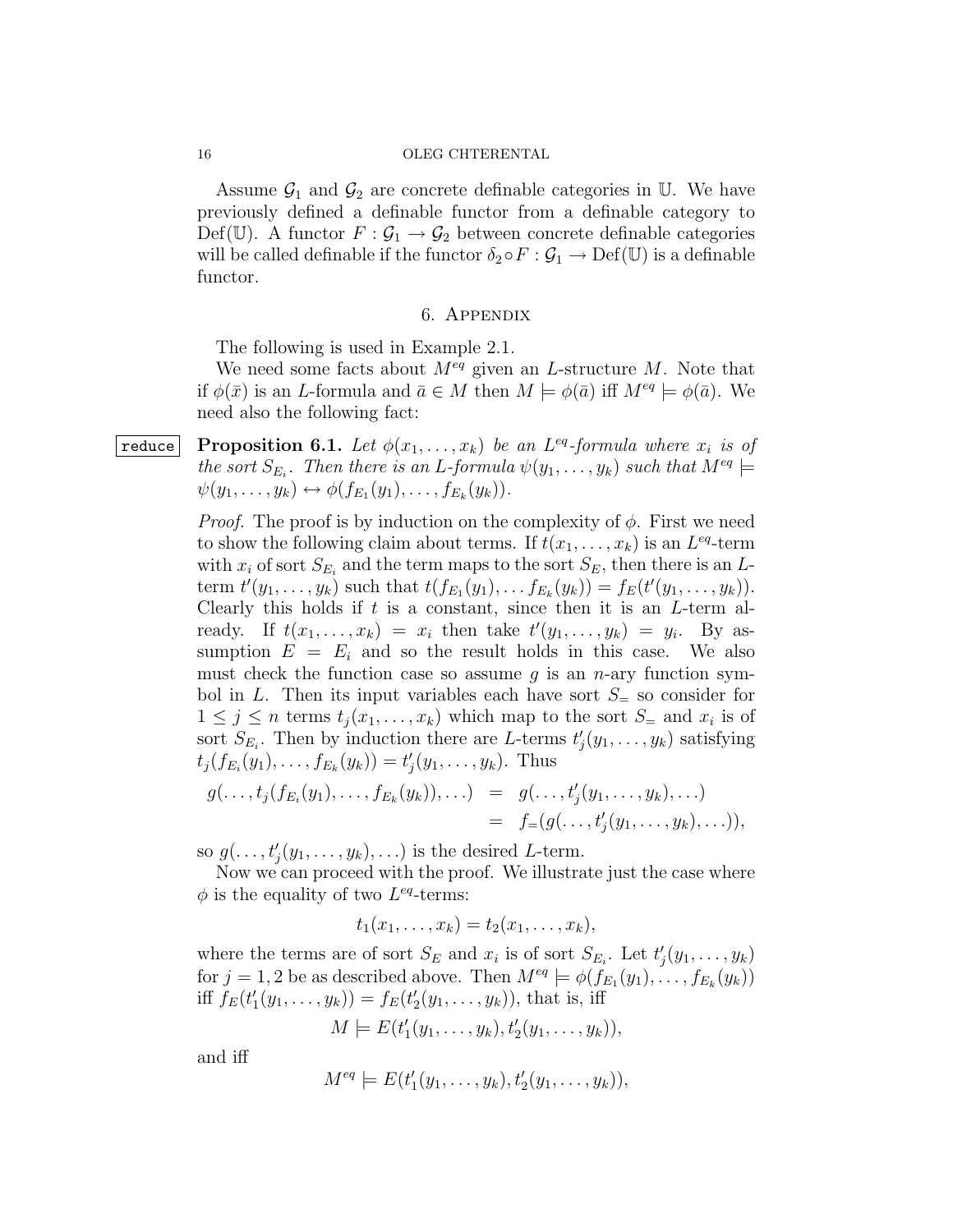where  $E(x, y)$  is the L-formula defining the equivalence relation E. Thus we can take  $\psi$  to be  $E(t'_1(y_1,\ldots,y_k), t'_2(y_1,\ldots,y_k)).$ 

Suppose  $A \subseteq M^k$  and  $A' \subseteq M^l$  are definable sets defined by  $\phi(\bar{x})$  and  $\phi'(\bar{u})$  respectively. Also let  $E(\bar{x}, \bar{y})$  and  $E'(\bar{u}, \bar{v})$  be definable equivalence relations on  $M^k$  and  $M^l$  respectively. We have that  $A/E \subseteq M^k/E$ and  $A'/E' \subseteq M^l/E'$ . Indeed  $A/E$  and  $A'/E'$  are definable sets in  $M^{eq}$ defined by

$$
\exists \bar{x}(\bar{y} = f_E(\bar{x}) \land \phi(\bar{x})),
$$

and

$$
\exists \bar{u}(\bar{v} = f_{E'}(\bar{u}) \wedge \phi'(\bar{u})),
$$

respectively in the variables  $\bar{y}$  and  $\bar{v}$ . In these formulas  $\bar{x}$  and  $\bar{u}$  are of the sort  $S_$ , that is to say each of the k and l variables are of this sort. Note that the expression  $f_E(\bar{x})$  means that  $f_E$  is applied to each component of  $\bar{x}$ . If we wish to show that some map between  $A/E$  and  $A'/E'$  is definable, we may do so in  $M^{eq}$  but there is a condition that one may check strictly in M.

pull Proposition 6.2. Let A, A' be definable sets and E, E' definable equivalence relations on them as above and assume  $g : A/E \to A'/E'$  is any map. Then g is a definable map in  $M^{eq}$  iff there is a definable set  $S \subseteq A \times A'$  in M such that  $(r, s) \in S$  iff  $g(r/E) = s/E'.$ 

*Proof.* First assume that g is definable in  $M^{eq}$ . Let  $\varphi(\bar{x}_1, \bar{x}_2)$  define g where  $\bar{x}_1$  has sort  $S_E$  and  $\bar{x}_2$  has sort  $S_{E'}$ . Then by Proposition 6.1 there is an *L*-formula  $\psi(\bar{y}_1, \bar{y}_2)$  such that  $M^{eq} \models \psi(\bar{y}_1, \bar{y}_2) \leftrightarrow$  $\varphi(f_E(\bar{y}_1), f_{E'}(\bar{y}_2)).$  Then  $\psi(\bar{y}_1, \bar{y}_2)$  defines the appropriate set  $S \subseteq$  $A \times A'$ .

Conversely assume that  $S \subseteq A \times A'$  is definable and satisfies the condition. Then we can define g by  $g(x) = y$  for  $x \in A/E$  and  $y \in$  $A'/E'$  iff there is  $(r, s) \in S$  such that  $x = r/E$  and  $y = s/E'$  $\Box$ 

As a special case, if  $E'$  is equality and we wish to check that  $g$ :  $A/E \rightarrow A'$  is a definable isomorphism in  $M^{eq}$ , we need only check that the map  $g \circ f_E$  is definable in M and that g is bijective.

## **REFERENCES**

- GK [1] J. Goodrick and A. Kolesnikov, Groupoids, Covers, and 3-Uniqueness in Stable Theories, http://www.math.umd.edu/ goodrick/research.html 31 Oct 2008.
- H [2] E. Hrushovski, Groupoids, Imaginaries and Internal Covers, arXiv: math/0603413 v1 16 Mar 2006.
- H2 [3] E. Hrushovski, Notes for Model Theory 2, http://math.huji.ac.il/ ehud/MT2/
- CH [4] Z. Chatzidakis, E. Hrushovski, Model Theory of Difference Fields, Trans. Am. Math. Soc. 351 No. 8, 2997-3071, 8 April 1999.